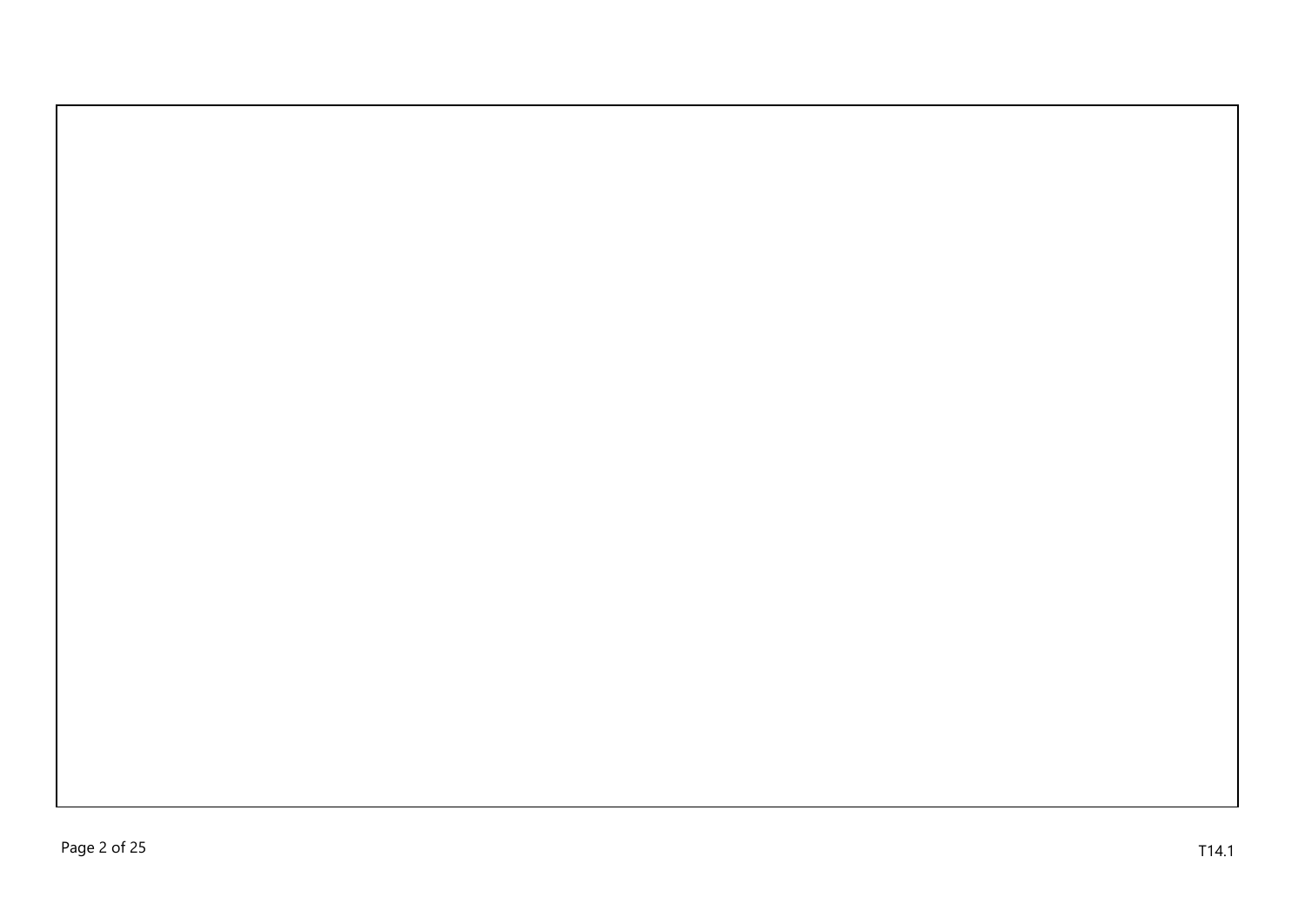| #               | Island | House Name         | Name                    | Sex | National ID | ړه پر ه                                                                                                                                                                                                                                                                                                                         | ىئرىتر                                              |
|-----------------|--------|--------------------|-------------------------|-----|-------------|---------------------------------------------------------------------------------------------------------------------------------------------------------------------------------------------------------------------------------------------------------------------------------------------------------------------------------|-----------------------------------------------------|
| Male'           |        |                    |                         |     |             |                                                                                                                                                                                                                                                                                                                                 |                                                     |
|                 | Male'  | M. Balsam          | Nasheeda Mohamed        | F   | A010078     | د . ځو کرو                                                                                                                                                                                                                                                                                                                      | و ره ر و<br>تر پر تر تر<br>  سَرَڪونَدُ<br> -       |
| $\overline{2}$  | Male'  | M. Balsam          | Mohamed Shadhin         | M   | A336108     | د . گۇسۇچ                                                                                                                                                                                                                                                                                                                       | و ر ه ر و<br>  و بر پر <del>و</del> تر<br>ے گھورمگر |
| $\vert$ 3       | Male'  | M. Bilaaluge       | Abdulla Shinah          | M   | A000392     | د . ھۇفرى                                                                                                                                                                                                                                                                                                                       | شەمگرىر<br><mark>صر ھ</mark> ورالله                 |
| $\vert 4$       | Male'  | M. Bilaaluge       | Ahmed Dhinah            | M   | A000424     | و ۱ گاوی<br>و ۱ گاگوی                                                                                                                                                                                                                                                                                                           | برەر تەرشى                                          |
| $\overline{5}$  | Male'  | M. Bilaaluge       | Fathimath Dhimna        | F   | A000425     | د . ھوگرى<br>د . ھوگرى                                                                                                                                                                                                                                                                                                          | قەم قىرىمىگە                                        |
| $6\overline{6}$ | Male'  | M. Bilaaluge       | Zulaikha Abdul Kareem   | F   | A000426     | و . ھۇن <i>و</i> ئ                                                                                                                                                                                                                                                                                                              | ر ٥ ۶ وه ر مره<br>د ځه ترڅرنه نېږد<br> ج ځه رنگ     |
| $\vert$ 7       | Male'  | M. Bilaaluge       | Mohamed Ammar Saleem    | M   | A338501     | و . ھوگرى<br>و . ھوگرى                                                                                                                                                                                                                                                                                                          | ورەر د رەپ د رو                                     |
| 8               | Male'  | M. Bilaaluge aage  | Hawwa Abdul Kareem      | F   | A034266     | $\begin{array}{cc} 1 & 1 & 1 & 1 \\ 1 & 1 & 1 & 1 \\ 1 & 1 & 1 & 1 \\ 1 & 1 & 1 & 1 \\ 1 & 1 & 1 & 1 \\ 1 & 1 & 1 & 1 \\ 1 & 1 & 1 & 1 \\ 1 & 1 & 1 & 1 \\ 1 & 1 & 1 & 1 \\ 1 & 1 & 1 & 1 \\ 1 & 1 & 1 & 1 \\ 1 & 1 & 1 & 1 \\ 1 & 1 & 1 & 1 \\ 1 & 1 & 1 & 1 & 1 \\ 1 & 1 & 1 & 1 & 1 \\ 1 & 1 & 1 & 1 & 1 \\ 1 & 1 & 1 & 1 &$ | رە دەدەر ە                                          |
| 9               | Male'  | M. Bilaaluge aage  | Mohamed Ismail          | M   | A034278     | $\begin{array}{cc} 0.4 & 0.2 & 0.2 \\ 0.4 & 0.2 & 0.2 \\ 0.4 & 0.2 & 0.2 \\ 0.4 & 0.4 & 0.2 \\ 0.5 & 0.4 & 0.2 \\ 0.5 & 0.4 & 0.2 \\ 0.5 & 0.4 & 0.2 \\ 0.5 & 0.4 & 0.2 \\ 0.5 & 0.4 & 0.2 \\ 0.5 & 0.4 & 0.2 \\ 0.5 & 0.4 & 0.2 \\ 0.5 & 0.4 & 0.2 \\ 0.5 & 0.4 & 0.2 \\ 0.5 & 0.4 & 0.2 \\ 0.$                                | درەرد بەسىۋېرو                                      |
| $ 10\rangle$    | Male'  | M. Bilaaluge aage  | Fathimath Neena Mohamed | F   | A034520     | د . ه څون دی<br>د . ه څون د د                                                                                                                                                                                                                                                                                                   | توجد و سرینگ وبرورد                                 |
| 11              | Male'  | M. Bilaaluge aage  | Aminath Neema Mohamed   | F   | A167179     | و و و ی و ی<br>و ۰ ه <del>و و</del> و بر و                                                                                                                                                                                                                                                                                      | ולקייטה ייעל כמחכת                                  |
| 12              | Male'  | M. Blue Lake       | Fathimath Zahira        | F   | A025387     | ه دون ه<br>د ۱ گامونو                                                                                                                                                                                                                                                                                                           | تزجوخر تم يتمر                                      |
| 13              | Male'  | M. Blue Lake       | Mohamed Niyaz           | M   | A025442     | ه دود پره<br>و ۰ کلومونو                                                                                                                                                                                                                                                                                                        | כנסגב ייתר                                          |
| 14              | Male'  | M. Blue Lake       | Ibrahim Afzal           | M   | A025532     | ه دودن<br>و ۰ م <i>حرف ۱</i>                                                                                                                                                                                                                                                                                                    | <br>  رەئىر ئەر<br>ىرۇشك                            |
| 15              | Male'  | M. Blue Lake       | Hussain Niyaz           | M   | A061958     | ە دەپرە<br><del>د</del> · ھى <del>زى</del> رىم                                                                                                                                                                                                                                                                                  | 2 سەر شەرى <i>گە</i><br>مەسىر                       |
| 16              | Male'  | M. Blue Lake       | Ali Nashid              | M   | A075720     | ە دەپرە<br><del>د</del> · ھى <del>زى</del> رىم                                                                                                                                                                                                                                                                                  | أركمني المتركب وكر                                  |
| 17              | Male'  | M. Blue Lake       | Ahmed Zahir             | M   | A127568     | ه دود پره<br>و ۰ کلومونو                                                                                                                                                                                                                                                                                                        | رەر ئەرج                                            |
| 18              | Male'  | M. Blue Lake       | Aminath Zahira          | F.  | A132041     | ه دوده، ه<br>د ۱ گلومون                                                                                                                                                                                                                                                                                                         | أزمر سنتعرض التجار بتر                              |
| 19              | Male'  | M. Blue Lake aage  | Hassan Zahir            | M   | A081177     | ه دوه ده و د و<br>د ۱ <b>۰ کالو</b> کو                                                                                                                                                                                                                                                                                          | ير سەندە ئىچ بەير                                   |
| 20              | Male'  | M. Blue Lake aage  | Aishath Malaha Hassan   | F.  | A161443     | ه دوه ده و د و<br>د ۱ <b>۰ کالو</b> کو                                                                                                                                                                                                                                                                                          | ەر ئىسىم ئۇنى ئاسەش                                 |
| 21              | Male'  | M. Blue Lake aage  | Mohamed Maniu Hassan    | M   | A344579     | 590,0000                                                                                                                                                                                                                                                                                                                        | ورەرو ۋىر ئەسكىر                                    |
| 22              | Male'  | M. Blue Lake Lodge | Aminath Razana          | F   | A077604     | 0 x 0 cc33 0<br>5 · 6 cc4 cc 5                                                                                                                                                                                                                                                                                                  | أأرمز المتوسية المتناسر                             |
| 23              | Male'  | M. Blue Lake Lodge | Ali Razeen              | M   | A078653     | 0 x 0 cc33 0<br>5 · 6 cc4 cc                                                                                                                                                                                                                                                                                                    | مَ مِ سَيَ مَّد                                     |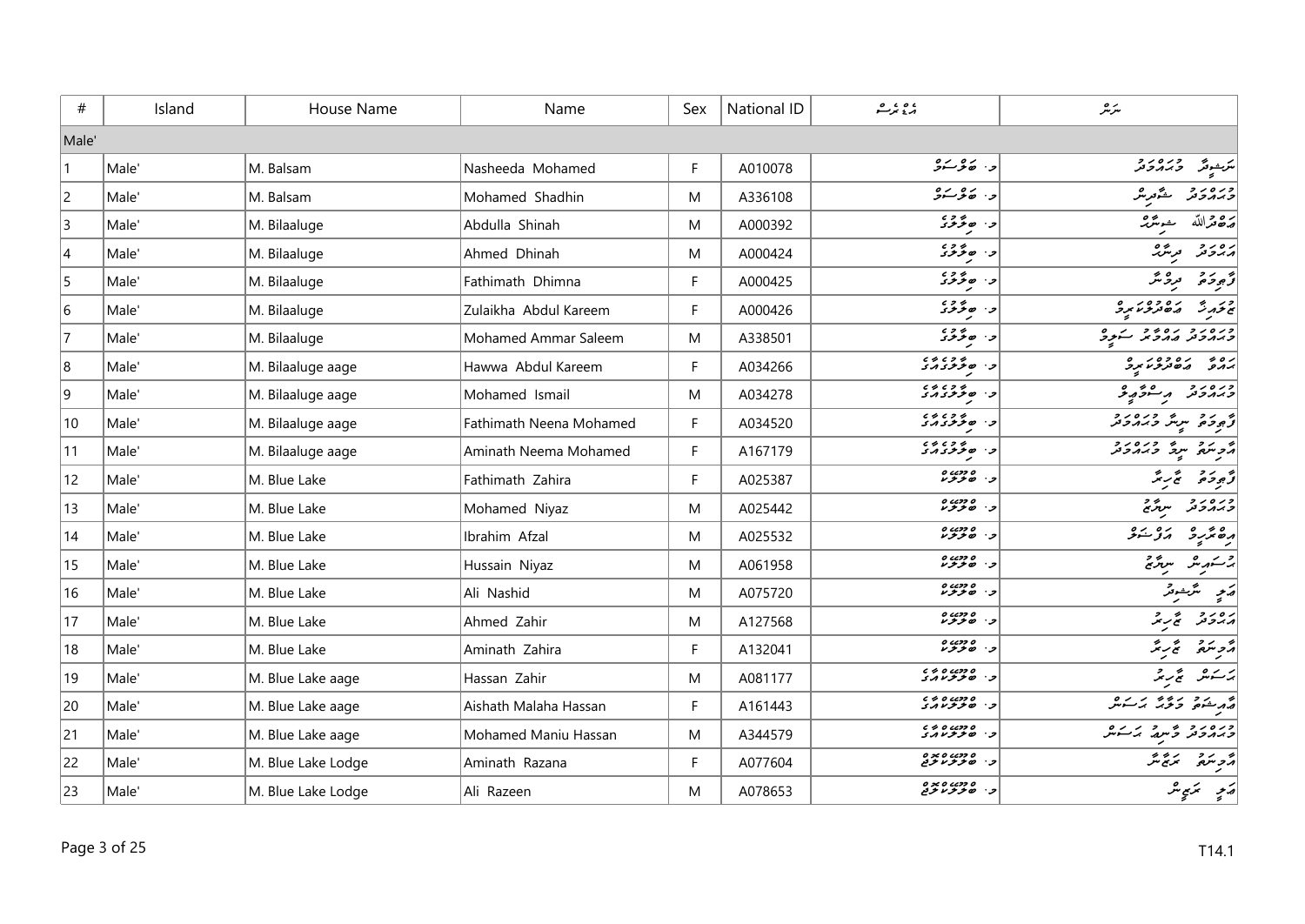| 24 | Male' | M. Blue Lake Lodge  | Mariyam Rafaahiya     | F           | A082417 | ه ۵ پوه ۵ پوه<br>و ۰ ه <del>و و</del> <i>۷ و</i> قع            | أوسره برورش                          |
|----|-------|---------------------|-----------------------|-------------|---------|----------------------------------------------------------------|--------------------------------------|
| 25 | Male' | M. Blue Whale       | Jadulla Abdul Kareem  | M           | A078589 | ه دوه ده ه<br>د ۰ مونونو                                       | قح قرالله برە دەر برو                |
| 26 | Male' | M. Blue Whale       | Mariyam Mubeena       | F           | A078675 | ه دوه ده ه<br>د ۰ م <i>ونو</i> نو                              | د ٥ ده د ه ش                         |
| 27 | Male' | M. Blue Whale       | Fazuna Abdul Kareem   | F           | A078715 | ه دوه ده ه<br>د ۱ گلوگو محر                                    | د د په ده ده دره و                   |
| 28 | Male' | M. Blue Whale       | Aishath Samiya        | F           | A095199 | ه دوه ده ه<br>د ۱ گلوگو محر                                    | وكرمشكم فستحرش                       |
| 29 | Male' | M. Blue Whale       | Ahmed Mushrif         | M           | A157578 | ه دوه به ه<br><del>و</del> ۰ م <i>ونو</i> نو                   | رەرد دېمبر                           |
| 30 | Male' | M. Blue Whale       | Ali Ahil Khaleel      | M           | A161003 | ه دون ه<br>د ۰ مونونو                                          | ړې د پرو زېږو                        |
| 31 | Male' | M. Blue Whale       | Aminath Moosa         | F           | A258728 | ه دون ه<br>د ۰ مونونو                                          | أزوينهم وحث                          |
| 32 | Male' | M. Bodu Faru        | Zareena Abdulla       | F           | A046232 | پر پر در<br>و۰ ځونو تن                                         | تح سريتشر   تمك <sup>8</sup> قدالله  |
| 33 | Male' | M. Bodu Faru        | Razeena Abdulla       | F           | A055646 | پر پر در<br>و۰ ځانو تر                                         | تترىپ <sub>و</sub> ىتتى تەھقىراللە   |
| 34 | Male' | M. Bodu Faru        | Mohamed Sofwan        | M           | A058460 | پر پر در<br>و۰ ځونو تن                                         | ورەرد رەپەە<br><i>دىد</i> ردىر سۆۋىر |
| 35 | Male' | M. Bodu Faru        | Abbas Abdullah        | M           | A064686 | پر پر در<br>و۰ ځانو تر                                         | محدة صدق متحددالله                   |
| 36 | Male' | M. Bodu Faru        | Ahmed Ma'aash Abbas   | M           | A341574 | پر پر در<br>و۰ ځانونو                                          | رەرد روپە رەۋر                       |
| 37 | Male' | M. Bolifushi        | Mohamed Siraj         | M           | A045335 | د به محوومبر<br>م                                              | ورەرو سورتى                          |
| 38 | Male' | M. Bolifushi        | Ali Adil              | M           | A046742 | د به محوومبر<br>م                                              | ړنې پر ترو                           |
| 39 | Male' | M. Bolifushi        | Ibrahim Asif          | M           | A056656 | د به محوفر مر<br>م                                             | دە ئېرىۋ<br>ە ئەسبور                 |
| 40 | Male' | M. Bolifushi        | Fathimath Leela       | $\mathsf F$ | A068623 | ح• گھ موتو مر<br>م                                             | وتجودة وقر                           |
| 41 | Male' | M. Bolifushi        | MOHAMED IMRAH IBRAHIM | M           | A167484 | <mark>و، ھور</mark> مر                                         | כגובני וכמב הסתיכ                    |
| 42 | Male' | M. Bolifushi        | Aishath Lubana        | F           | A307739 | ه به محوومبر<br>م                                              | ړ د د ده پر                          |
| 43 | Male' | M. Bolifushi        | Ahmed Ifrah Ibrahim   | M           | A351352 | د · څوړنو                                                      | גם גב הפיצי הסיציב                   |
| 44 | Male' | M. Cantali          | Ali Mohamed           | M           | A040714 | د ، ئاشھۇ                                                      | أمجمع وره رد                         |
| 45 | Male' | M. Deep Blue        | Mohamed Madeeh        | M           | A058316 | ە دە دەر<br>د د دەم                                            | ورەرو كېرو                           |
| 46 | Male' | M. Dhilbahaarumaage | Mohamed Shamee        | M           | A038105 | ه به عروم و ده و.<br>او به عروض مروری                          | ورەرو ھۇي                            |
| 47 | Male' | M. Dhilbahaarumaage | Fathimath Umar        | F           | A038292 | د ۰ ورو وو ،<br>  د مروه ربرو د                                | و در در در                           |
| 48 | Male' | M. Dhilbahaarumaage | Mohamed Hussain       | M           | A056204 | و . د وه د و د .<br>و . در تون تر ترو د                        | ورەرو قرىكەرش                        |
| 49 | Male' | M. Dhilbahaarumaage | Ismail                | M           | A068850 | و . مرور <i>و و و ،</i><br>و . مرو <i>ه ر</i> برو <sub>ک</sub> | رىشۇرپۇ                              |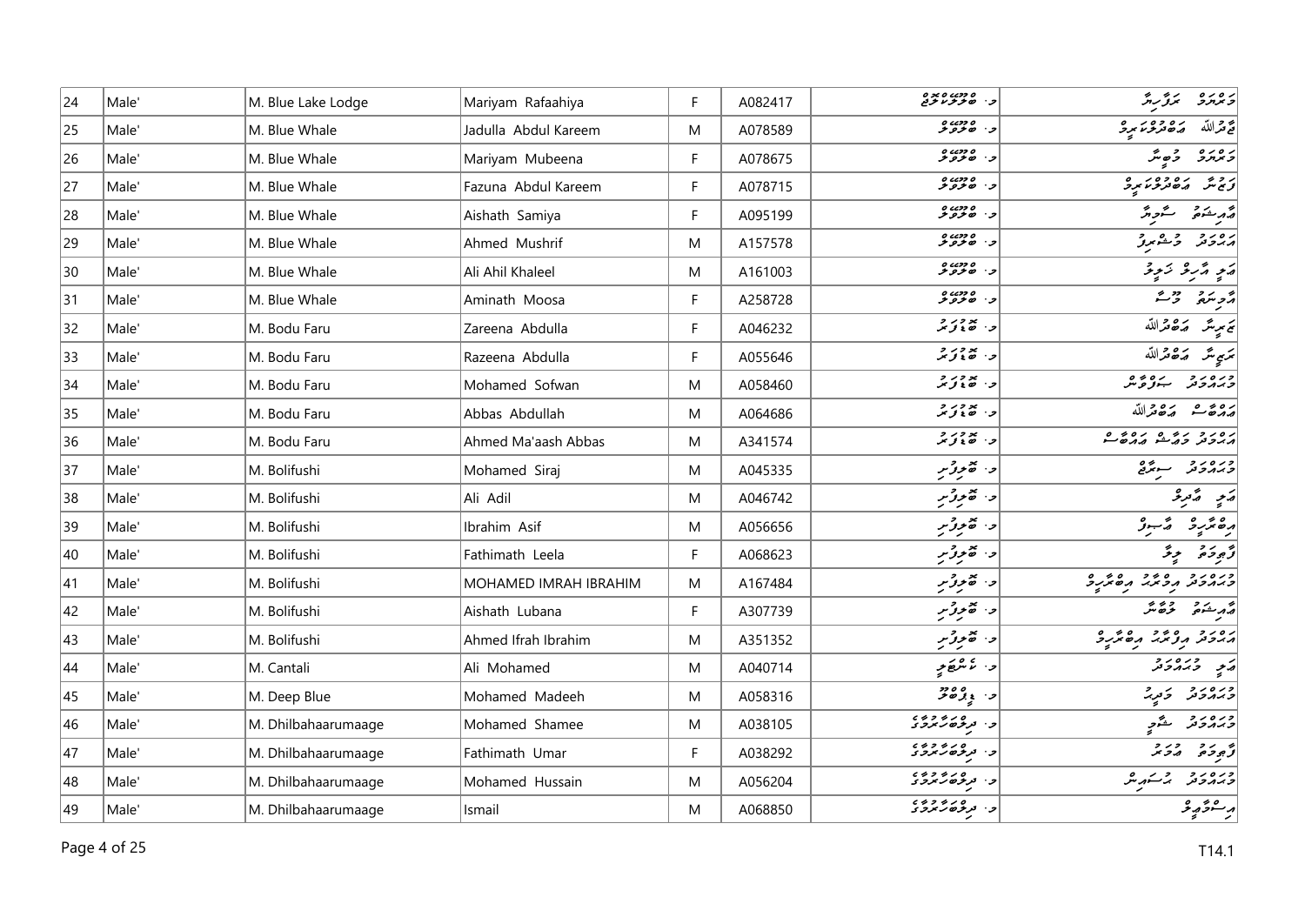| 50 | Male' | M. Dhilbahaarumaage | Ahmed Nazim                    | M           | A069075 | و ۱ ور ۶ و ۶ و ۶<br>و ۰ ترون <i>ر برو</i> ی           | پر 9 پر و<br>سَرْە ئە                                                                                                                                                                                                           |
|----|-------|---------------------|--------------------------------|-------------|---------|-------------------------------------------------------|---------------------------------------------------------------------------------------------------------------------------------------------------------------------------------------------------------------------------------|
| 51 | Male' | M. Dhilbahaarumaage | Hussain Ali                    | M           | A084533 | و . د و <i>د و و ه</i> ،<br>و . در ژ <i>ه ر برو د</i> | برسكهر شركمي                                                                                                                                                                                                                    |
| 52 | Male' | M. Dhilbahaarumaage | Ahmed Zaahir                   | M           | A096300 |                                                       | د ۱۵ د ح کم محرم د                                                                                                                                                                                                              |
| 53 | Male' | M. Dhilbahaarumaage | Aishath Niha                   | F           | A099686 |                                                       | ې مه شوه په<br>سرجر                                                                                                                                                                                                             |
| 54 | Male' | M. Dhilbahaarumaage | Ahmed Shafy                    | M           | A099687 | و ۰ توره <i>و و و ۰</i><br>و ۰ تور <i>ه ه ر برو</i> و | پروژو<br>ر گھڻو<br>سنڌي                                                                                                                                                                                                         |
| 55 | Male' | M. Dhilbahaarumaage | Adam Umar                      | M           | A125650 | و . د و د و و .<br>و . ترتژه <i>ر برو</i> د           | پره ورو<br>مرتور مرکب                                                                                                                                                                                                           |
| 56 | Male' | M. Dhilbahaarumaage | Mariyam Hussain                | F           | A130961 | و٠ در ووړ ووي                                         | دەرە جەكەش                                                                                                                                                                                                                      |
| 57 | Male' | M. Dhilbahaarumaage | Hussain Nihaz Mohamed          | M           | A157441 | ه دره و ده و ده و د                                   | י הודי מיט בינסידה<br>הרייקיים מיטיבי בינדיפים                                                                                                                                                                                  |
| 58 | Male' | M. Dhilbahaarumaage | Ibrahim Nuham                  | M           | A335518 | ه . مروه ژوي <del>.</del><br>او . مرو <i>ه ژبرو</i> ي | ەرھ ئ <sup>ۆ</sup> ر ۋ                                                                                                                                                                                                          |
| 59 | Male' | M. Endherigas       | Fathimath Zuha Ibrahim         | $\mathsf F$ | A050072 | د به مرمر <i>مری ک</i>                                | توجده خبر مقترره                                                                                                                                                                                                                |
| 60 | Male' | M. Endherigas       | Aishath Nuha Ibrahim           | $\mathsf F$ | A050073 | د <sub>م</sub> مگر مرکز ک                             | ومرشو مرز مره تربرد                                                                                                                                                                                                             |
| 61 | Male' | M. Endherigas       | Aminath Ula Ibrahim            | F           | A050074 | و . كەشرىرىرى ك                                       | ړو شه د څه ره ټرېږ                                                                                                                                                                                                              |
| 62 | Male' | M. Endherigas       | Fareesha Ibrahim               | F           | A050075 | د . م. مرکز مر <sub>کز</sub> ے                        | ۇ بېرىش مەھەرد                                                                                                                                                                                                                  |
| 63 | Male' | M. Endherigas       | Zain Ibrahim Lomax             | M           | A144934 | و <i>به مرتز مریک ک</i>                               | ىم بىر مەھكرىدە بودىن ك                                                                                                                                                                                                         |
| 64 | Male' | M. Endherigas       | Jude Amir Byrne                | M           | A144935 | د <sub>م</sub> مگرمگر <i>مرد گ</i>                    | وو د و د ځمر                                                                                                                                                                                                                    |
| 65 | Male' | M. Endherigas       | Fathimath Malaka Fairoosh      | F           | A149835 | د <sub>ا</sub> کم مرکز <i>مرک<sup>م</sup> ک</i>       | وتجوخا والاراد والمرجمية                                                                                                                                                                                                        |
| 66 | Male' | M. Endherimaage     | Nasreena Ibrahim               | F           | A000002 | ى مەشكەر <i>ە ئ</i>                                   | يرَڪْبِرِينَ رِڪْبَرِيرَ                                                                                                                                                                                                        |
| 67 | Male' | M. Endherimaage     | Yumna Maumoon                  | F           | A000005 | د . گەش گەرگە ئە                                      | כפיז גבודים<br>תכית בגבית                                                                                                                                                                                                       |
| 68 | Male' | M. Endherimaage     | Mariam Amaana Mahir            | F           | A000008 | ه ۱ م مرکز برد کار<br>د ۱ م مرکز برد کا               | ג סגם גובוב בגב                                                                                                                                                                                                                 |
| 69 | Male' | M. Endherimaage     | Ahmed Ali                      | M           | A036885 | د . م <sup>ر</sup> شرفر <i>مرد</i> د                  | پروژو کرم                                                                                                                                                                                                                       |
| 70 | Male' | M. Endherimaage     | Rafhaan Muhammad Ammar<br>Shah | M           | A059642 | و٠ گەش گرىر گە ئ                                      | رەپە درەرد رەپەد بەر<br>برزىس دىرەرىر مەدىر ش                                                                                                                                                                                   |
| 71 | Male' | M. Endherimaage     | Iyaadh Ahmadh Raihaan Shah     | M           | A144096 | <sub>و</sub> . كەنگە <i>كەنگە</i> ئ                   | مارو رەرو ئەرئىر شرك                                                                                                                                                                                                            |
| 72 | Male' | M. Fahikuri         | Ayshath Abdul Gadir            | F           | A052575 | وسۇرىقىر                                              | و در ده ده وه در در در کلیمتر بر در استفاده بر در استفاده بر در استفاده بر در استفاده بر در استفاده بر دست کرد<br>در کلیمتر در استفاده بر در استفاده بر در استفاده بر در استفاده بر در استفاده بر در استفاده بر در استفاده بر د |
| 73 | Male' | M. Fairy Corner     | Mariyam Shifana                | F           | A025448 | د· <i>ذکەبرى</i> كىلە                                 | رەرە <sub>شو</sub> ژى <i>گ</i>                                                                                                                                                                                                  |
| 74 | Male' | M. Fairy Corner     | Hathma Ibrahim                 | F           | A025449 | د· <i>ذکە ئېرىتى مىڭ</i> ر                            | 5.2000000                                                                                                                                                                                                                       |
|    |       |                     |                                |             |         |                                                       |                                                                                                                                                                                                                                 |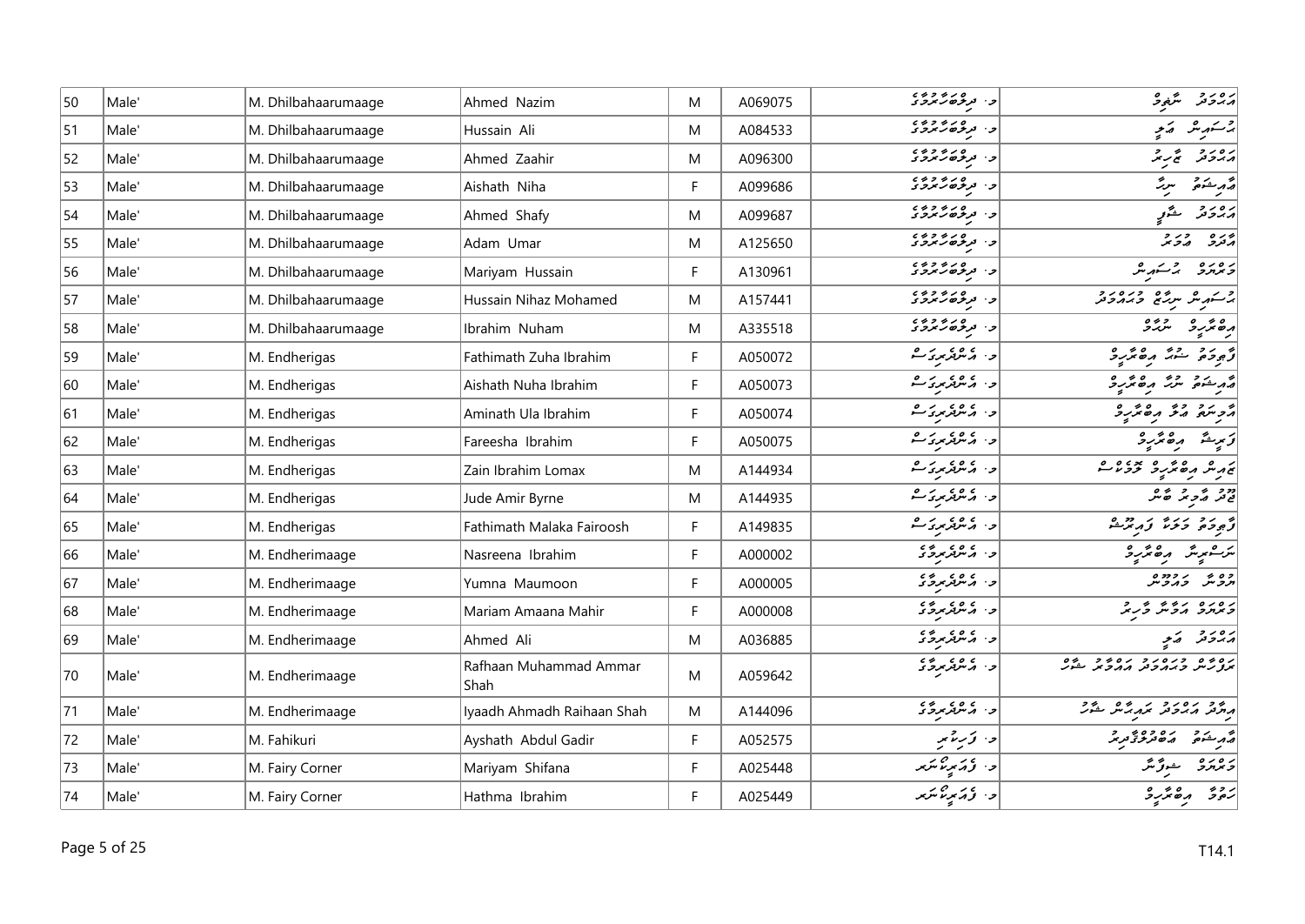| 75  | Male' | M. Fairy Corner       | Ismail Shifan          | M           | A025450 | د· د ډېر پاسمه                             | پرسمۇ پەيچە ھەسىر ئىس                                                                                |
|-----|-------|-----------------------|------------------------|-------------|---------|--------------------------------------------|------------------------------------------------------------------------------------------------------|
| 76  | Male' | M. Fairy Corner       | Abdul Sattar Ahmed     | ${\sf M}$   | A048575 | د· د ډېر پاسمه                             |                                                                                                      |
| 77  | Male' | M. Fairy Corner       | Aishath Nazaahath      | F           | A063580 | د· دُ تَمَ بِرِينَا مَدَبَهِ               | و محمد مشاهد المحمد المحمد المحمد المحمد المحمد المحمد المحمد المحمد المحمد المحمد المحمد المحمد الم |
| 78  | Male' | M. Fairy Corner       | Hussain Shifan Ibrahim | M           | A071413 | د ۰ د ډېر پاسمبر<br>  د ۰ د ډېر پاسمبر     | ج کرمر شروع کرده مردم د                                                                              |
| 79  | Male' | M. Fairy Corner       | Azma Ibrahim           | F           | A323061 | <sub>ج∙ قۇ</sub> ر <sub>ىم</sub> رىمىترىر  | $5 - 5 - 5 - 5$                                                                                      |
| 80  | Male' | M. Fehivilu           | Ayesha Zara Naseem     | F           | A057159 | و، ۇروۋ                                    | مەر ئەستىم ئىچە ئىر ئىبر                                                                             |
| 81  | Male' | M. Fehivilu           | Mohamed Naseem         | ${\sf M}$   | A059573 | ه · د کره د                                | כנסנכ תניית                                                                                          |
| 82  | Male' | M. Fehivilu           | Aishath Nasheeda       | F           | A088929 | ه . ڈروڈ                                   | أقهر مشكاة المستكر مترافكر                                                                           |
| 83  | Male' | M. Fehivilu           | Aminath Dhahau Naseem  | $\mathsf F$ | A101066 | وسؤر عرفر                                  | أأرو رود برسو                                                                                        |
| 84  | Male' | M. Fehivilu           | Mariyam Sara Naseem    | F           | A306152 | و، ۇروۋ                                    | د وړه له عمر مرکب دی                                                                                 |
| 85  | Male' | M. Fehivilu Aage      | Mariyam Adam           | F           | A010096 | و· تۇر <sub>ە ب</sub> وي <sub>دى</sub>     | أوجود والمجردة                                                                                       |
| 86  | Male' | M. Fehivilu Aage      | Ahmed Naseem           | ${\sf M}$   | A060014 | ه و و ده وه و                              | پرویو کرکے                                                                                           |
| 87  | Male' | M. Fehivilu Aage      | Abdulla Yaksan         | M           | A098390 | وسؤر ووه                                   | ېرىز شەھر<br>برە تراللە                                                                              |
| 88  | Male' | M. Fehivilu Aage      | Aishath Raima          | F           | A125093 | ه و و ده و                                 | أقهر شكو المحمدة                                                                                     |
| 89  | Male' | M. Fehivilu Aage      | Ahmed Niushad          | ${\sf M}$   | A127581 | ه و کره دوه                                | ره رو سر شور                                                                                         |
| 90  | Male' | M. Fehivilu Aage      | Mausooma Ali           | F           | A127585 | ه و و ده وه و<br>د و رومه د                | د د دو په کرم                                                                                        |
| 91  | Male' | M. Friendly Cottage   | Mohamed Mirusan        | M           | A049940 | ه ، و ، وه و بره و ،<br>د ، و برس و پر و و | ورەرو دوغر                                                                                           |
| 92  | Male' | M. Gappees Nest       | Hassan Mohamed         | M           | A069103 | د ، درېږ شرعه وه                           | پرسه وره د و                                                                                         |
| 93  | Male' | M. Gappis Heaven      | Ahmed Mohamed          | ${\sf M}$   | A025153 | وسى دور ھەم ئەھ                            | ره رو وره رو<br>مدرو وبرمرو                                                                          |
| 94  | Male' | M. Gappis Heaven      | Fathimath Eeman Ahmed  | F           | A390923 | وسى دە يە ئەرەبىر                          | وتجوده وتحمد مددو                                                                                    |
| 95  | Male' | M. Handhuvareege      | Haleemath Azima        | $\mathsf F$ | A054633 | د · رکسروگروری                             | پَهِ دِچَمْ دِگْمِ دُّ                                                                               |
| 96  | Male' | M. Handhuvareege      | Muhammad Amru Arif     | M           | A340529 | و · كەس <i>قرۇ م</i> ېرى                   |                                                                                                      |
| 97  | Male' | M. Handhuvareege      | Aishath Sara Arif      | F           | A340531 | و ، ئەسەرەك مېرى                           | ە ئەستىقى سىر ئەيرو                                                                                  |
| 98  | Male' | M. Handhuvareege No 1 | Nasheeda Rashad        | F           | A012333 | و. كسيروسي شهره 1                          | سَرَسْوِنَّرٌ   سَرَسْتُونَرُ                                                                        |
| 99  | Male' | M. Handhuvareege No 1 | Ahmed Anif             | ${\sf M}$   | A120400 | و كسرتركو مريد الكرماني الم                | أرەر ئەس                                                                                             |
| 100 | Male' | M. Handhuvareege No 1 | Mohamed Amir           | M           | A121257 | و. كلوروس مركز و 1                         | 2 2 21012                                                                                            |
|     |       |                       |                        |             |         |                                            |                                                                                                      |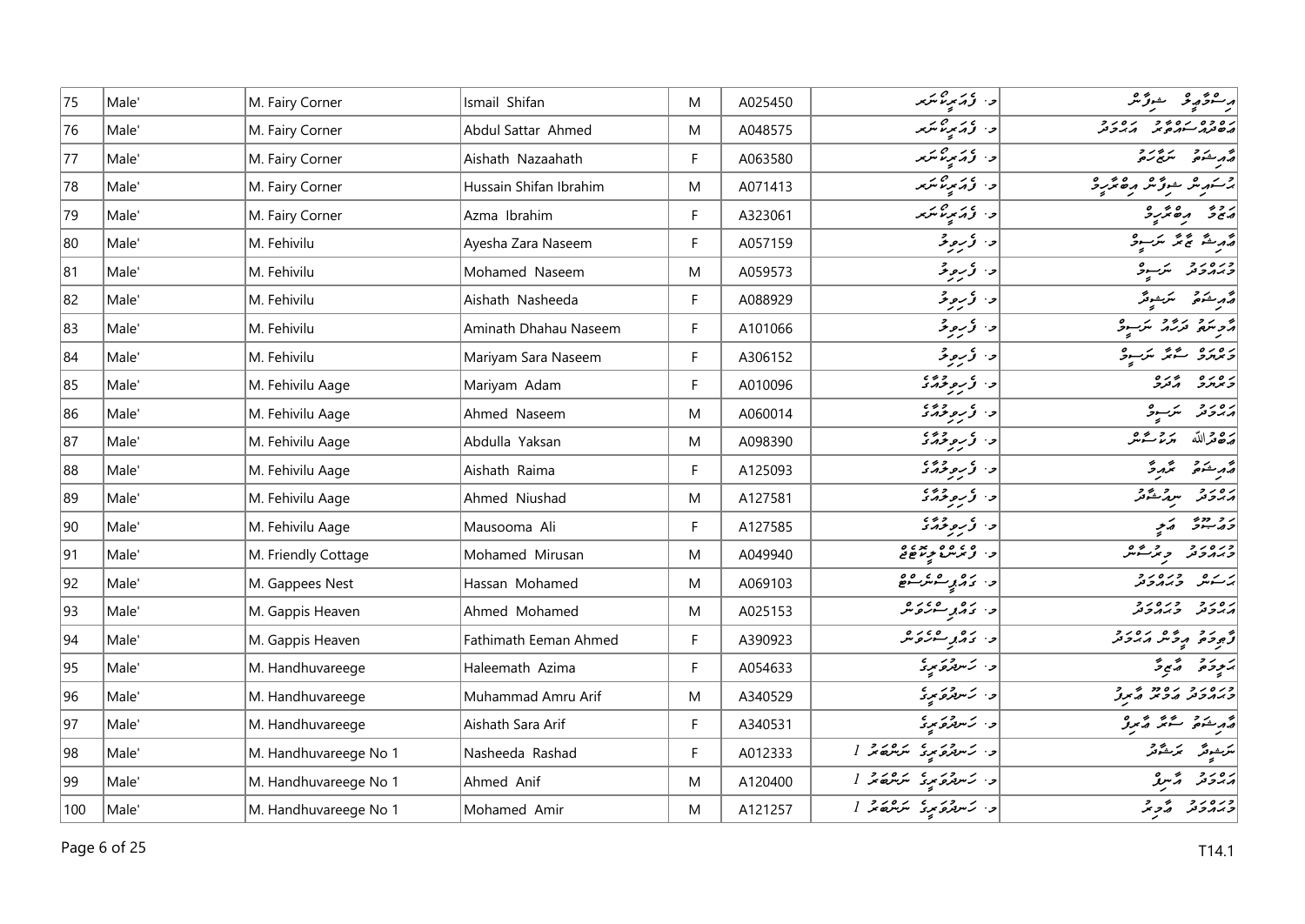| 101 | Male' | M. Handhuvareege No 3       | Aminath Amira               | F         | A054631 | و- كالمعروب مراكب كالمحامر في                                                                                 | أثر حريحهم<br>وًر پژ                                                                                 |
|-----|-------|-----------------------------|-----------------------------|-----------|---------|---------------------------------------------------------------------------------------------------------------|------------------------------------------------------------------------------------------------------|
| 102 | Male' | M. Handhuvareege No 5       | Mariyam Arifa               | F         | A044427 | أو · كالموقوع عبد المستركة بمستركز المحمد المستركز المستركز المستركز المستركز المستركز المستركز المس          | ر ه ر ه<br>د بربرگ<br>ەر بورتى                                                                       |
| 103 | Male' | M. Handhuvareege No 8       | Aishath Athifa              | F         | A083263 | و · كالمورد مورد الكرمان المحد الم                                                                            | رحمي وحمح<br>پ <sup>و</sup> پر شده.                                                                  |
| 104 | Male' | M. Handhuvareege Number 2   | Ahmed Asim                  | M         | A049126 | و · كاسهورو موسر كار محمد 2 / 2                                                                               | رەرد شەر                                                                                             |
| 105 | Male' | M. Handhuvareege Number 2   | Hussain Ruham Asim          | M         | A340436 | د · كەسلەر دىنى ئەس ئەسىر 2 /                                                                                 | و من الله علي الله الله الله و الله و الله و الله و الله و الله و الله و الله و الله و الله و الله و |
| 106 | Male' | M. Handhuvareege Number 2   | Mohamed Rai Asim            | M         | A340437 | و. كەرەر ئەس ئەرەپ كە                                                                                         | ورەرو ئۇر ئەسوۋ                                                                                      |
| 107 | Male' | M. Handhuvareege Number 6   | Khadeeja Athika             | F         | A024648 | و كالعروبي كريم كالمراكز كا                                                                                   |                                                                                                      |
| 108 | Male' | M. Handhuvareege Number 6   | <b>Ahmed Shimal Rasheed</b> | ${\sf M}$ | A070041 | و. كەرلەر ئەس ئەس كە ئ                                                                                        | رەر دې جاۋى كەجەم                                                                                    |
| 109 | Male' | M. Handhuvareege Number 6   | Aishath Shuaila Rasheed     | F.        | A141287 | $6.$ كَسْتَرْوَمْ بِرِدْ الْمَرْسُوْمَ بِرِدْ $\sim$                                                          | أَمُّ مِسْتَوْمٍ مُسْتَوَمِّدٍ مِّنْ مِسْتَوْمِّدٍ                                                   |
| 110 | Male' | M. Handhuvareege Number 6   | Mohamed Shavir Rasheed      | M         | A339932 | $6.$ كَسْتَدْوَمِرِ لَا سَرْسَرْهَ لَهُ $\sim$                                                                | ورەرو شۇمۇ برىيە                                                                                     |
| 111 | Male' | M. Harumalge                | Aishath Yooliya Haleem      | F         | A040736 | و٠ برورو٥                                                                                                     | مەر شىم تەر ئەر ئەر ئە                                                                               |
| 112 | Male' | M. Harumalge                | Ahmed Azmee Haleem          | M         | A042892 | ر د ه ره د<br>د · بربرونوی                                                                                    | أرورو أروا أرواح                                                                                     |
| 113 | Male' | M. Harumalge                | Khadeeja Ismail             | F         | A055457 | ر ه ره ده و<br><del>د</del> بر پرونوی                                                                         | زَمِرِةً مِرْ وُمُحَمَّدٍ وَ                                                                         |
| 114 | Male' | M. Harumalge                | Fathimath Didi              | F         | A063695 | ر د ه ره د<br>د ۰ بربرونور                                                                                    | ا توجو <i>ج</i> تو تو تو پر                                                                          |
| 115 | Male' | M. Harumalge                | Aishath Didi                | F         | A069581 | و . کربرو و ی<br>و . کربرو لوی                                                                                | د .<br>د کمر شکوه توپو                                                                               |
| 116 | Male' | M. Harumalge                | Aishath Luyoona Azmee       | F         | A331451 | و٠ برورو٥                                                                                                     | ה ביני בחבר נדי                                                                                      |
| 117 | Male' | M. Haveeree Naaz Dhekunubai | Aishath Reena               | F         | A063200 | ح سره مرسر ده و د و چې د به کلیکه د او د اسرا د کلیکه د او د اسرا د کلیک د کلیک د کلیک د کلیک د کلیک د کلیک د | ە ئەھمەت ئىسىسى<br>ئىس ئىسىسىسى                                                                      |
| 118 | Male' | M. Haveeree Naaz Dhekunubai | Abida Yoosuf                | F         | A064636 | ح بە كىم پەيدىكە تەرىپ سىھەر                                                                                  | ړُه تر دره ده                                                                                        |
| 119 | Male' | M. Haveeree Naaz Dhekunubai | Aminath Azra                | F         | A064637 | و به کره میرس در میرود آمریکا<br> و به کره میرس در میران                                                      | ر ه بو.<br>در با<br>أزدبتهم                                                                          |
| 120 | Male' | M. Haveeree Naaz Dhekunubai | Mariyam Nahula              | F         | A064980 | د کویر مرد و در در م                                                                                          | ر ه ر ه<br><del>ر</del> بربر ژ<br>سرژنژ                                                              |
| 121 | Male' | M. Haveereege               | Ali Nasif                   | M         | A024722 | ح ب کرمو پی <sub>و</sub> ی<br>م                                                                               | أەسمج الترب وقر                                                                                      |
| 122 | Male' | M. Haveereege               | Hussain Nasif               | M         | A025782 | ح• سڪي پيري<br>ح                                                                                              | ىرىسىمەش ئى <i>رىسى</i> ر                                                                            |
| 123 | Male' | M. Haveereege               | Mohamed Nasif               | M         | A048714 | و به کیمویوندگا                                                                                               | ورەر د شەر                                                                                           |
| 124 | Male' | M. Haveereege               | Hassan Nasif                | M         | A050553 | و٠ رک <sub>يم مور</sub> ي<br>د                                                                                | ئەسەنلەر ئىگە ئىب تۇ                                                                                 |
| 125 | Male' | M. Haveereege               | Aishath Nashwa              | F         | A050569 | و٠ رک <sub>ي</sub> پورگ                                                                                       | مەر شەق سىر شەق                                                                                      |
| 126 | Male' | M. Haveereege               | Aishath Riath Mohamed       | F         | A130763 | ح به کی عبدتگی<br>منبر استان                                                                                  | د دره در دره در در در د                                                                              |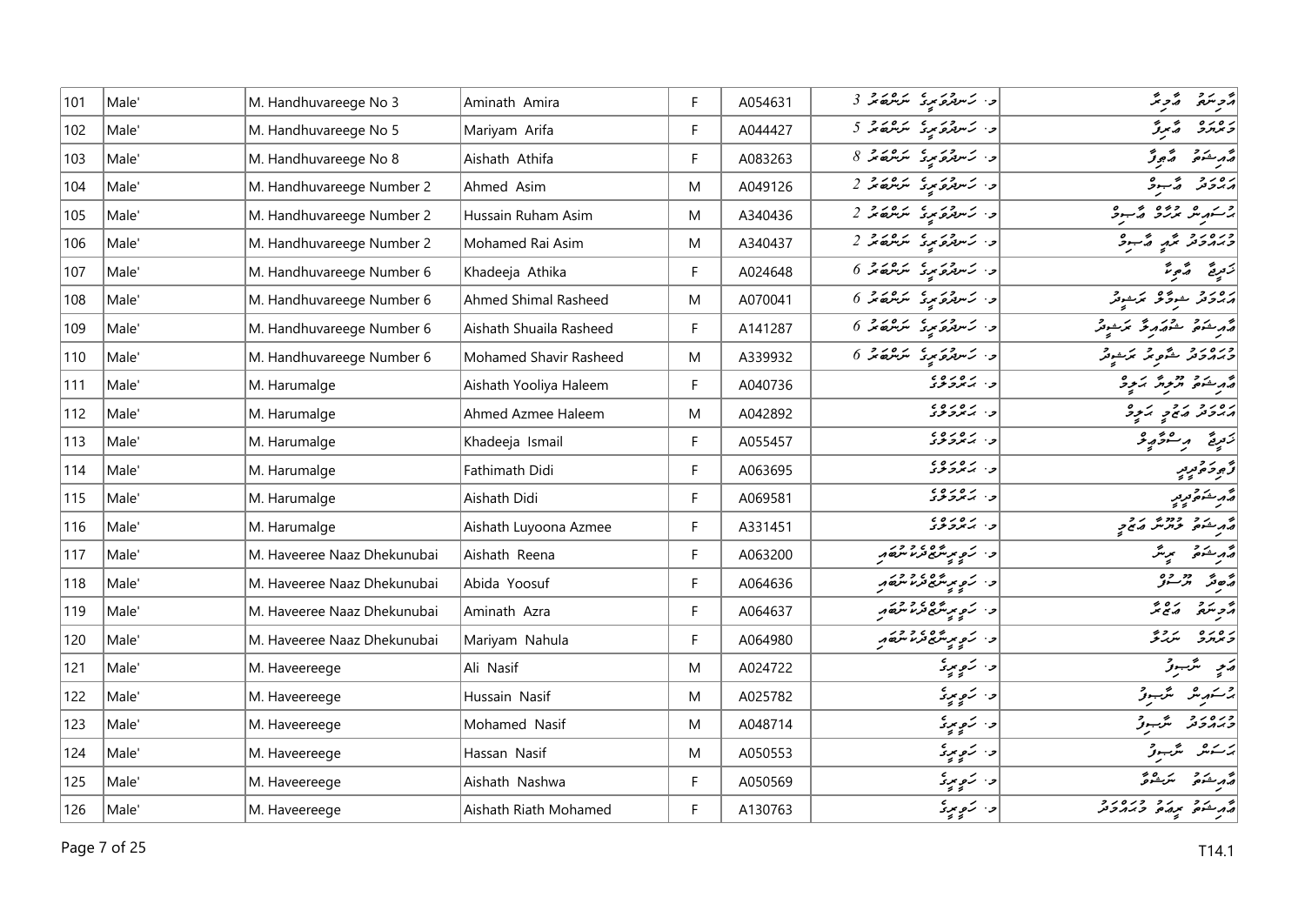| 127 | Male' | M. Haveereenaz    | Mariyam Manike                    | F  | A034761 | و کی پرېنځ                                | ر ەر ەر يې                                                       |
|-----|-------|-------------------|-----------------------------------|----|---------|-------------------------------------------|------------------------------------------------------------------|
| 128 | Male' | M. Haveereenaz    | Fathmath Nasra                    | F  | A036868 | <sub>و</sub> . ئە <sub>ۋ</sub> بىرىترچ    | وتجوحا والمراجي                                                  |
| 129 | Male' | M. Haveereenaz    | Aminath Abdul Kareem              | F  | A065940 | و به کی پیشی                              | הכיתם הסיניכלתכ                                                  |
| 130 | Male' | M. Hidhaya Manzil | Shameema Hassan                   | F  | A025619 | و . روگرگر صحیحه                          | برسەمىر<br>شکو و گ                                               |
| 131 | Male' | M. Himmiya        | Ali Abdulla                       | M  | A033963 | د· رِوُّوپُرَ                             | أصَعِيد مَصْحَدِاللّهُ                                           |
| 132 | Male' | M. Himmiya        | Mohamed Nihan                     | M  | A036888 | د رودگر                                   | ورەرو سەھ                                                        |
| 133 | Male' | M. Himmiya        | Aishath Umar Manik                | F  | A046343 | د· رِوْدِيَّ                              | התגים בניכנית                                                    |
| 134 | Male' | M. Himmiya        | Fathimath Ghina                   | F  | A049669 | د· رِوْدِيَّ                              | وٌجوحو مرسَّر                                                    |
| 135 | Male' | M. Himmiya        | Ibrahim Niyaz                     | M  | A050138 | و روود                                    | وەشرىر سرزى                                                      |
| 136 | Male' | M. Himmiya        | Abdulla Ihusan                    | M  | A051457 | د· رِدْدِرٌ                               | برە تراللە<br>مەرمىشىر                                           |
| 137 | Male' | M. Himmiya        | Aminath Sidhney                   | F  | A051458 | د· رِدْدِرٌ                               | أزويتكم سورسير                                                   |
| 138 | Male' | M. Himmiya        | HASSAN HISHAM                     | M  | A063410 | و روودگر                                  | ىرىكىش رىقۇ                                                      |
| 139 | Male' | M. Himmiya        | Hussain Aeham Mohamed<br>Fatheen  | M  | A100127 | و· رِوُو پُرُ                             | ב אול הגוב בגובד ציפית                                           |
| 140 | Male' | M. Himmiya        | Ahmed Sofwan                      | M  | A124661 | <sub>و</sub> . رِوْ <sub>وِ</sub> رُّ     | رەرد بەۋەش                                                       |
| 141 | Male' | M. Himmiya        | Aishath Naizak Mohamed            | F  | A167777 | د· رِدْدِرٌ                               | مەرشۇم شرىق دىرەرد                                               |
| 142 | Male' | M. Himmiya        | Fathmath Yanal Ahmed              | F  | A332058 | <sub>و</sub> . رِوْ <sub>وِ</sub> رُّ     | و د د د د د ده د د<br>ژبوده مرسرد مددند                          |
| 143 | Male' | M. Himmiya        | Mohamed Looth Ibrahim             | M  | A332224 | <sub>و</sub> . رِوْ <sub>و</sub> ِرُّ     | כנסנד ככב הסתנים                                                 |
| 144 | Male' | M. Husnoo Vaadhee | Ismail Mohamed Didi               | M  | A035729 | د . گرگ مردم <sub>مر</sub>                | ر موځ په د ده د د ترتويو                                         |
| 145 | Male' | M. Husnoo Vaadhee | Sooda Adam                        | F  | A055440 | ى بەر 2009 ي <sub>ىر</sub>                | رووی پوره<br>سوړنگر پرتون                                        |
| 146 | Male' | M. Husnoo Vaadhee | Ahmed Naveel                      | M  | A056716 | و، رژ شهره تو په                          | دەر د سەر ئى                                                     |
| 147 | Male' | M. Husnoo Vaadhee | Ali Naveesh                       | M  | A103041 | .<br>د . ر شهره تور                       | أرجو التربي والمحمد                                              |
| 148 | Male' | M. Husnoo Vaadhee | HUSSAIN ISMAIL DIDI               | M  | A120174 | <br> د . ر مشتره مړ                       | برسكريش وستوضيعي                                                 |
| 149 | Male' | M. Husnuheenage   | Abdul Haleem Ahmed                | M  | A042935 | <sub>و</sub> . ژے م <sub>رکب</sub> ر میگی | ره وه بر ده در و<br>پرهنروبر پور بر بر در                        |
| 150 | Male' | M. Husnuheenage   | Aishath Shakeela Mohamed          | F. | A115673 | د. ژڪس پڻدي                               | ה<br>האני לכם ליות במחכת                                         |
| 151 | Male' | M. Iris           | Adam Rasheed Abdul Rahman<br>Adam | M  | A032566 | و· مەمەيرىشە                              | برره مرشوتر ماه ۲۵٫۵۶۵ برره<br>ماترو مرشوتر ماهاترم مربروس ماترو |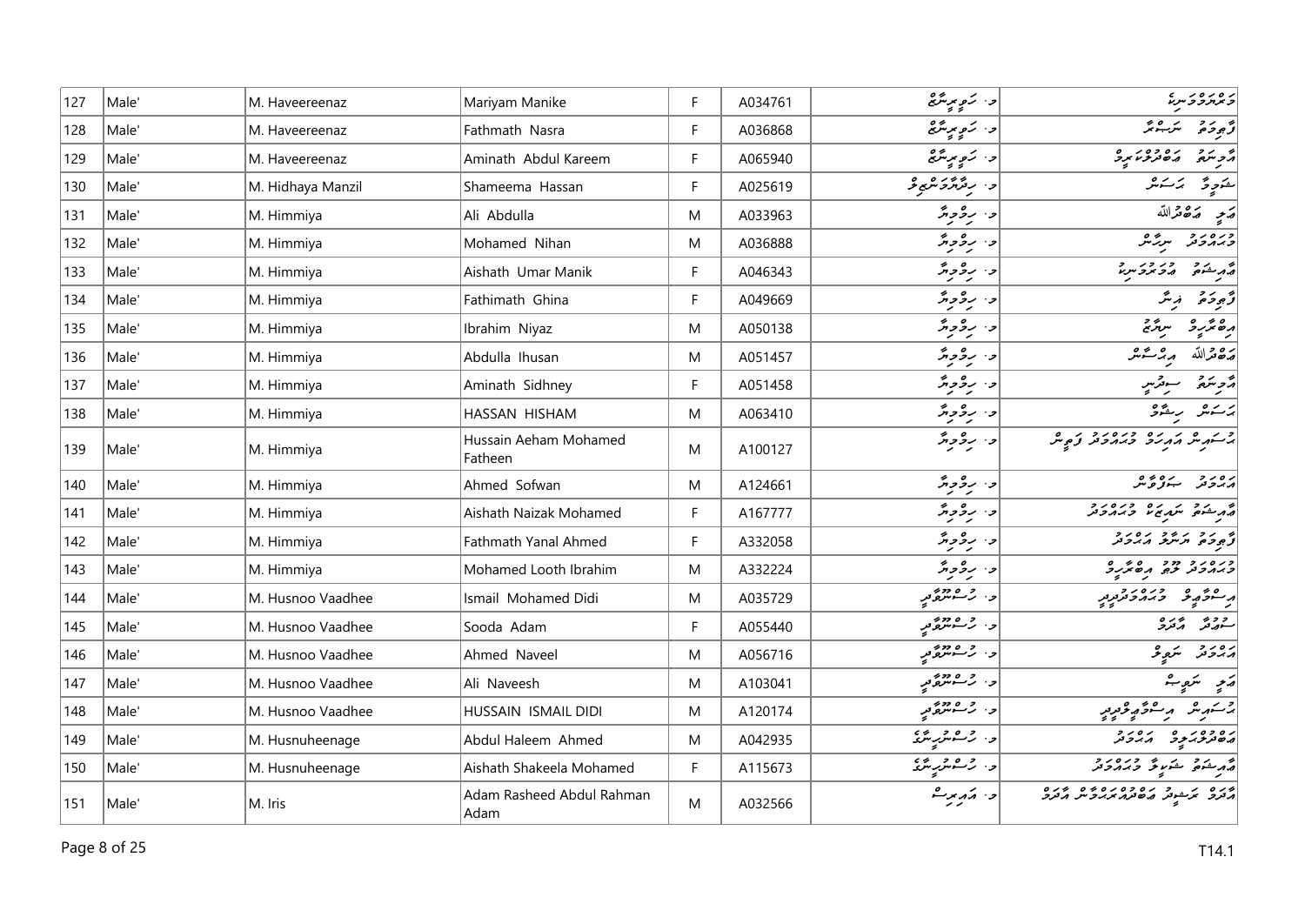| 152 | Male' | M. Iris       | Mohamed Rifad            | M           | A033112 | و، مەم بىر ھ                        | 32023 مرکز در محمد برای می<br>مرکز میں مرکز میں مرکز میں میں میں میں میں میں میں کر میں کا کہانی کے میں کا میں کا |
|-----|-------|---------------|--------------------------|-------------|---------|-------------------------------------|-------------------------------------------------------------------------------------------------------------------|
| 153 | Male' | M. Iris       | Mohamed Afsal            | M           | A033113 | و· مەمەيرىشە                        | ورەرو روپ                                                                                                         |
| 154 | Male' | M. Iris       | Fathimath Rishma         | $\mathsf F$ | A033137 | [د . مَ مريد <u>ه</u>               | أراوح والمستور                                                                                                    |
| 155 | Male' | M. Iris       | Aishath Nasreena Yoosuf  | F.          | A033138 | و· مەمە بىرىشە                      | ה<br>ה' אי לים יוצר תי יותר בי                                                                                    |
| 156 | Male' | M. Iris       | Aishath Saeeda           | F           | A033141 | <i>و، م</i> ەمبرىشە                 | ۇرىشكى كېر                                                                                                        |
| 157 | Male' | M. Iris       | Ahmed Faisal             | M           | A033474 | د . م <i>زم</i> ر پر <u>م</u>       | גפנים בה-בל                                                                                                       |
| 158 | Male' | M. Iris       | Ahmed Rifau              | M           | A121614 | د <sub>ا</sub> مکر مرت              | גפלב תְצֶב                                                                                                        |
| 159 | Male' | M. Iris       | Ibrahim Riaas            | M           | A121626 | د <sub>ا</sub> مکر مرت              | رە ئرىر ئىر ئى                                                                                                    |
| 160 | Male' | M. Iris       | Aminath Mizna            | F           | A121627 | د . م. م. م. م.<br>ا                | أأرجع وبمثر                                                                                                       |
| 161 | Male' | M. Kaanimaage | Abdul Rahman Mohamed     | M           | A040934 | د . ئۈسرۈي                          | נס כס נס זים - כנסג כ<br>השנה גיגיבייני - כגה כנ                                                                  |
| 162 | Male' | M. Kaanimaage | Mohamed Ikram            | M           | A044758 | د تأسرچ <sup>ى</sup><br>بر          | כנים גיב השימב                                                                                                    |
| 163 | Male' | M. Kaanimaage | Aishath Ikram            | F           | A044768 | د . م <sup>و</sup> سرچ <sup>ۍ</sup> | ومرشو معترد                                                                                                       |
| 164 | Male' | M. Kaanimaage | Asrar Ali                | F           | A044769 | د . ئاسردگر                         | برعيمته تمو                                                                                                       |
| 165 | Male' | M. Kaanimaage | Fathimath Eefa Mohamed   | $\mathsf F$ | A341729 | د . ئۈسرۈي                          | 37073 070 3703                                                                                                    |
| 166 | Male' | M. Kalhi      | Abbas Nasheed Adam       | M           | A007263 | احا ممکن                            |                                                                                                                   |
| 167 | Male' | M. Kalhi      | Fathimath Ali Didi       | F           | A069481 | اح - مکمل<br>اے                     | توادة المتحدد                                                                                                     |
| 168 | Male' | M. Kalhi      | Aishath Ruhsha Nasheed   | F           | A167466 | وستمو                               | و در در ده شود.<br>در شوی مرکث مرشوند                                                                             |
| 169 | Male' | M. Kalhi      | Adam Raaif Nasheed       | M           | A381783 | اح، مکمو                            | أرترو برمرو لترجيز                                                                                                |
| 170 | Male' | M. Kalhi      | Aminath Ruwaisha Nasheed | F           | A381834 | و، ئۈيۈ                             | أأوسم بمورث سكور                                                                                                  |
| 171 | Male' | M. Karishma   | Aminath Aifa Abbas       | F           | A041493 | <mark>و، ئائىرىش</mark> ۇ           | הכימה התנ" הרשים                                                                                                  |
| 172 | Male' | M. Karishma   | MARIYAM UNADHA ABBAS     | F           | A041494 | و· ئائىرىشۇ گە                      | ג סגם כשש גם שם.<br>כמתכ הייתה ההשיי                                                                              |
| 173 | Male' | M. Karishma   | Hussain Athir Abbas      | M           | A041495 | <sub>و</sub> . ئەمرىش <sup>ى</sup>  | ج ڪمر پڻ ۾ جو پر هڪره ڪ                                                                                           |
| 174 | Male' | M. Karishma   | Mohamed Hassaan          | M           | A041569 | <mark>و، ئائىرىش</mark> ۇ           | ورەرو رەپ ھە                                                                                                      |
| 175 | Male' | M. Karishma   | Aishath Afaaf            | F           | A044458 | ى ئەمرىشى<br>ئ                      | و ديده دوره<br>مارستو مارس                                                                                        |
| 176 | Male' | M. Karishma   | Ahmed Azzam              | M           | A046775 | <mark>و، ئائىرىش</mark> ۇ           | پر ور و<br>5500                                                                                                   |
| 177 | Male' | M. Karishma   | Fathimath Moosa          | F           | A056829 | و، ئەبرىش <sup>ى</sup>              | أوجوحه وتدمج                                                                                                      |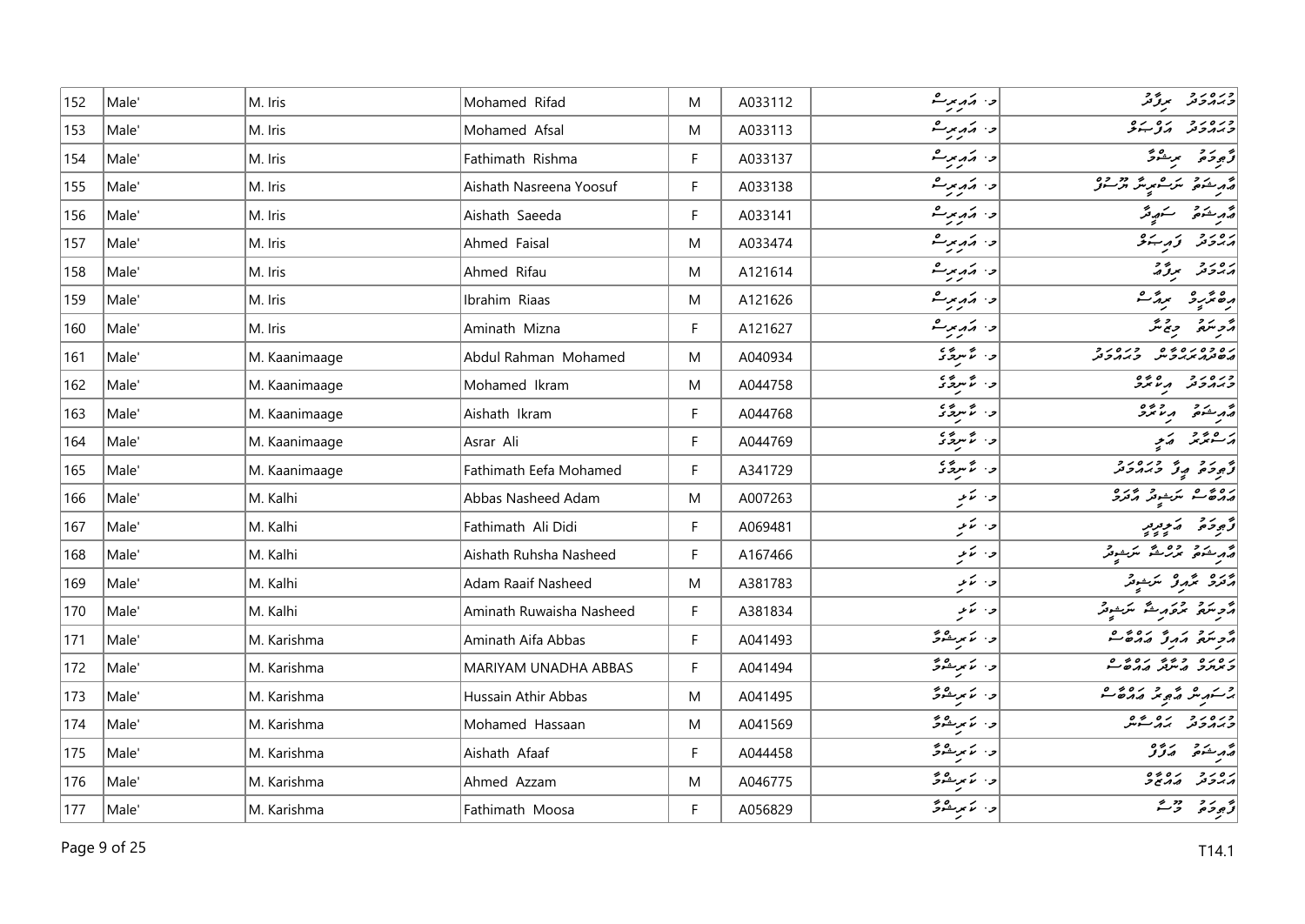| 178 | Male' | M. Karishma        | Abbas Hussain               | M           | A059933 | ى ئەمرىشى<br>ئ                           | رەپ ئەسىر                                               |
|-----|-------|--------------------|-----------------------------|-------------|---------|------------------------------------------|---------------------------------------------------------|
| 179 | Male' | M. Karishma        | Hassan Zayan Azzam          | M           | A334980 | ى ئەمرىشى<br>ئ                           | ر ده روه ره وه                                          |
| 180 | Male' | M. Karishma        | Ahmed Naail                 | M           | A362355 | وستمبر يثمرً                             | رەرد شرو                                                |
| 181 | Male' | M. Keneree Villa   | Aishath Hussain Shihab      | F           | A012472 | د· ئامگېرونځ                             | د د شوه بر سور شر شور شور شور به د                      |
| 182 | Male' | M. Kolige          | Aminath Hussain Kaleygefaan | F           | A055578 | و، میمور                                 |                                                         |
| 183 | Male' | M. Kudigeuthurubai | Fathimath Saleem            | F           | A011323 |                                          | ژ <sub>بوڅو</sub> شود                                   |
| 184 | Male' | M. Kudigeuthurubai | Aminath Hafsa               | $\mathsf F$ | A132832 |                                          | ۇرىرە بەۋب                                              |
| 185 | Male' | M. Kunaavashi      | Aishath Shuda               | F           | A027404 | د ، ئ <sub>ە</sub> ئىگەنبر               | و ديگر ديگر<br>مرد شوه شونگر                            |
| 186 | Male' | M. Kunaavashi      | Aminath Ibrahim             | F.          | A027424 | د ، ئ <sub>ە</sub> شمۇر                  | הכיתם הסיקיב                                            |
| 187 | Male' | M. Kunaavashi      | Fathimath Mohamed Manik     | F           | A041379 | د ، ئ <sub>ە</sub> شمۇر                  | 2 - 2 - 2 - 2 - 2<br>2 - ג ה 2 تور 2 سور<br>وٌ جو تر قر |
| 188 | Male' | M. Kunaavashi      | Ahmed Mohamed Manik         | M           | A047747 | <i>د ، م</i> ا متنفرسه                   | גם גם כגם גבדה.<br>הגבת כגהכתכיתיו                      |
| 189 | Male' | M. Kunaavashi      | Haseena Mohamed             | F           | A101183 | —<br>  <i>د ، ما</i> نگف <sup>ر</sup> یر | ر<br>برسوسر وبرورو                                      |
| 190 | Male' | M. Kunaavashi      | Shabin Shiham Adam          | M           | A138514 | د <sub>ا</sub> رهم ترکار                 | كأومر كركرة المترد                                      |
| 191 | Male' | M. Kundi           | Ahmed Saleem                | M           | A034934 | ح <sup>.</sup> ئىسى <sub>ر</sub>         | دەرو سەرو                                               |
| 192 | Male' | M. Kundi           | Fathimath Juhaina Ahmed     | F           | A154924 | احن ماهمع                                | و محمده و در مدارد در د                                 |
| 193 | Male' | M. Kundi           | Abdulla Jaushan Ahmed       | M           | A154925 | احن ماسع                                 | رەداللە يەھ شەش مەرد                                    |
| 194 | Male' | M. Kundi           | Mohamed Jaisham Ahmed       | M           | A154926 | احن ماسع                                 | ورەرو يەرشۇ مەدرو                                       |
| 195 | Male' | M. Kundi           | Mariyam Jeeath Ahmed        | F           | A336468 | وستمسو                                   | נסנס נגד נסנד                                           |
| 196 | Male' | M. Kundi 1         | Adam Saleem                 | M           | A011324 | $1, \overline{\ldots}$                   | پر پر عاموری                                            |
| 197 | Male' | M. Kundi 1         | Ahmed Asham Adam            | M           | A333808 | $1 - \sqrt{2 - 1}$                       | נים בין פינים ובינים<br>הגבת ה'-יניבי הבנבי             |
| 198 | Male' | M. Kundi 1         | Abdullah Naisam Ismail      | M           | A341998 | $1 - i$                                  | وَحْدَاللّهُ سَمِرِ خَدْمَ وَسُدَّرِّهِ وَ              |
| 199 | Male' | M. Kundi 2         | Ibrahim Saleem              | M           | A048281 | $2 \sqrt{2}$ ر محسو                      | أرەنزىر ئىبرو                                           |
| 200 | Male' | M. Kundi 2         | Fathimath Shifza Ibrahim    | F           | A146822 | $2 \sqrt{2}$ و. مذهبی                    | ژوده شروع ره دره                                        |
| 201 | Male' | M. Kundige         | Fathimath Rishmy Rameez     | $\mathsf F$ | A094793 | ح الم مثل مع تج                          | و و ده بر شو برد و                                      |
| 202 | Male' | M. Kundige         | Gunaisha Saleem             | F           | A131060 | وستمسور                                  | تخ سَرَمَدٌ سَنَ وِ وَ                                  |
| 203 | Male' | M. Kundige         | Aiminath Roshmy Rameez      | F           | A162994 | د . رم مبر <sub>و</sub> کا               | أأدمرة أكر المحافي المردح                               |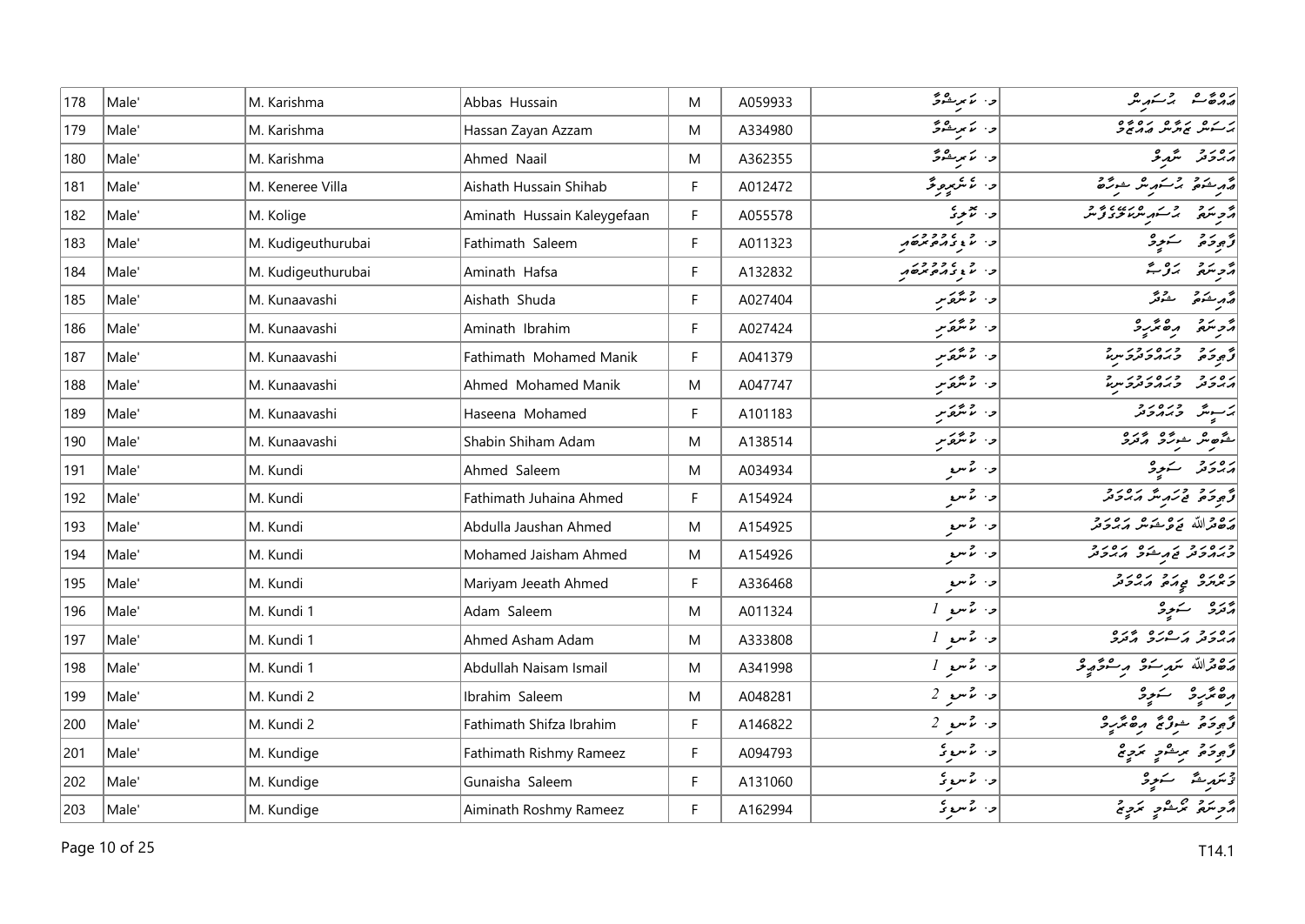| 204 | Male' | M. Kundige            | Mohamed Razzan Rameez     | M           | A163006 | و. المسورة                                         | ورەرو رەپە پرچ                                                                |
|-----|-------|-----------------------|---------------------------|-------------|---------|----------------------------------------------------|-------------------------------------------------------------------------------|
| 205 | Male' | M. Kundige            | Hawwa Rifa Rameez         | $\mathsf F$ | A163007 | د ، ئەسىدى                                         | پروژ برژ برې                                                                  |
| 206 | Male' | M. Kundige Dhekunubai | Mohamed Saleem            | M           | A372644 | - مسمو دوره منهم م                                 | ورەرو سوچ                                                                     |
| 207 | Male' | M. Kurigum            | Ayesha Mishal Hinde       | F           | A073900 | د ، ئامرۇۋ                                         | مكرك وكامكا والمرامح                                                          |
| 208 | Male' | M. Kurigum            | Ashley Hussain Hinde      | M           | A078466 | <sub>و</sub> . ئ <sub>ەمم</sub> ىرى                | ە ھو ئەسكەر ھەر ئار                                                           |
| 209 | Male' | M. Lonuge             | Mariyam Sofa              | F           | A023656 | و به مورد و                                        | رەرە بەر                                                                      |
| 210 | Male' | M. Lonuge             | Fathimath Sudha           | $\mathsf F$ | A051025 | و به مخرج کا                                       | أوالمجا وتحرير والمحتر                                                        |
| 211 | Male' | M. Lonuge             | Ali Mamdhooh              | M           | A051026 | و . مورو ،                                         | أەكمى ئەدەرە                                                                  |
| 212 | Male' | M. Lonuge             | Ahmed Mamdhooh            | M           | A078351 | و به بیوه په                                       | נסנכ נסכבם<br>הגבת בכתג                                                       |
| 213 | Male' | M. Lonuge             | Fareeda Hamid             | $\mathsf F$ | A085089 | و به مخرجوی                                        | وَ يَرِيمٌ مُتَّارِيْرٌ                                                       |
| 214 | Male' | M. Lonuge             | Aishath Zeen Amir         | F           | A335957 | و به مخرجوی                                        | وأمشكم بإشر ومجار                                                             |
| 215 | Male' | M. Luster             | Abdul Azeem               | M           | A026052 | ى ئۇسقۇم                                           | ره وه در ه<br>پره تر تر پر و                                                  |
| 216 | Male' | M. Luster             | Nabeela Hassan Manik      | F           | A113250 | ر . كۆرشگۈ بىر                                     |                                                                               |
| 217 | Male' | M. Lux Lodge          | Mahdi Imad                | M           | A040880 | د . نور مصره<br>د . نور سوره                       | ر.<br>در مرگ                                                                  |
| 218 | Male' | M. Lux Lodge          | Fathimath Abdulla Latheef | F           | A040946 | و· نۇنا شەپرە                                      | قرجرد بره والله ترجوقر                                                        |
| 219 | Male' | M. Lux Lodge          | Raniya Mahdi Imad         | $\mathsf F$ | A056816 | وستخرج كصيوه                                       | مجسره وکرم <sub>ر م</sub> وده.<br>مرسره وکرم <sub>ر م</sub> وده.<br>سره مرده. |
| 220 | Male' | M. Luxlin             | Neeza Imad                | F           | A010912 | <sub>و</sub> . ئۇن <sub>م</sub> ىشىرىش             |                                                                               |
| 221 | Male' | M. Luxlin             | Mohamed Rasheed           | M           | A010913 | ە . ئۇناشلۇش                                       | ورەرو كرشونر                                                                  |
| 222 | Male' | M. Luxlin             | Saira Adam                | F           | A039623 | د· ئۇناشىرىتى                                      | ستهریش وزوی                                                                   |
| 223 | Male' | M. Luxlin             | Roza Imad                 | F           | A040033 | ە ئەرەبىرىر                                        | ج ج جو<br>تربع ج                                                              |
| 224 | Male' | M. Luxlin             | Fathimath Nubla Mohamed   | $\mathsf F$ | A042009 | ە . ئۇناشلۇش                                       |                                                                               |
| 225 | Male' | M. Luxlin             | Aishath Shani Shiham      | F           | A045016 | و· ئۇناشىۋىتر                                      | ۇرمۇق مۇس مرگۇ                                                                |
| 226 | Male' | M. Luxlin             | Hussain Amir              | M           | A046081 | ە ئەنگە شەمەش                                      | ير سكر مثل الكرجر                                                             |
| 227 | Male' | M. Luxlin             | Mohamed Saif Shiham       | M           | A132172 | <sub>و</sub> . ئۇن <sub>م</sub> ش <sub>ى</sub> بىر | ورەرو سەرۇ ھەرى                                                               |
| 228 | Male' | M. Luxlin             | Mohamed Nabeeh Amir       | M           | A340408 | <sub>ح</sub> . ئۇن <sub>م</sub> ىشوپىر             | כמחכנג תוסל האביל                                                             |
| 229 | Male' | M. Maanel             | Hussain Hassan Didi       | M           | A001555 | و· وَسَرُوْ                                        | چەسىرىكى ئەسكىكرىيەت                                                          |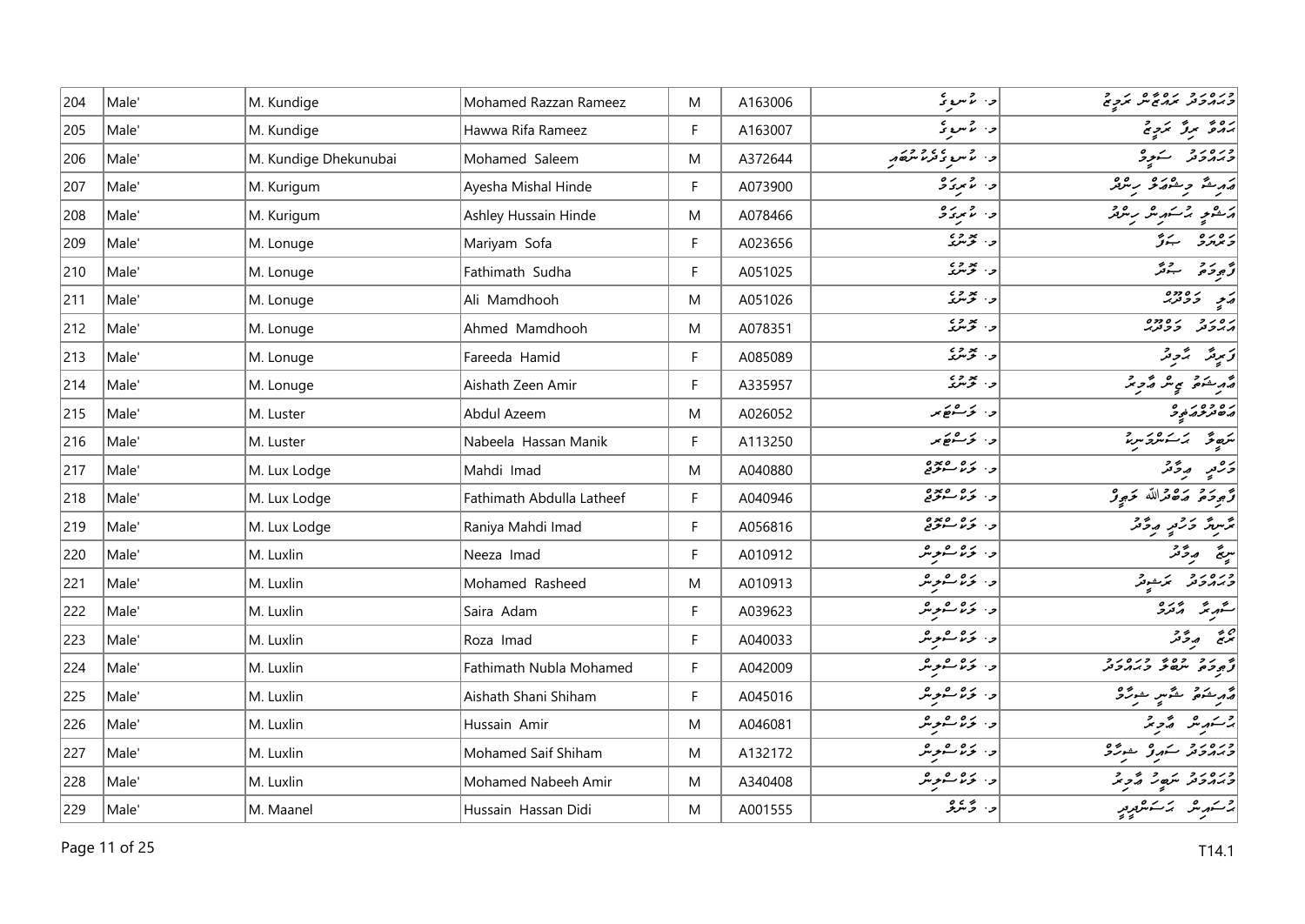| 230 | Male' | M. Maanel           | Ahmed Amin Hassan Didi      | M         | A032182 | و· ۇَئىرى                                        | د د د ته د چه د سکه او د                                                                                                                                                                                                            |
|-----|-------|---------------------|-----------------------------|-----------|---------|--------------------------------------------------|-------------------------------------------------------------------------------------------------------------------------------------------------------------------------------------------------------------------------------------|
| 231 | Male' | M. Maanel           | Hassan Mohamed              | M         | A040998 | و . گرمگرگر                                      | يركبش وره رو                                                                                                                                                                                                                        |
| 232 | Male' | M. Maanel           | Ali Hasen Didi              | M         | A044530 | و٠ ۇترۇ                                          | رَمِي برَسَة مرْمِرِمِرِ                                                                                                                                                                                                            |
| 233 | Male' | M. Maanel           | Sanfa Moosa                 | F         | A056661 | و . ۇ ئىربۇ                                      | سەھەر جوستە                                                                                                                                                                                                                         |
| 234 | Male' | M. Maanel           | Amir Amin Didi              | ${\sf M}$ | A076752 | و . ۇ ئىربى                                      | أأدوير أأأو يترفوقو                                                                                                                                                                                                                 |
| 235 | Male' | M. Maanel           | Moosa Mohamed               | M         | A120047 | د گرگرگر                                         | أوق ورەرو                                                                                                                                                                                                                           |
| 236 | Male' | M. Maanel           | <b>MARIAM MARIN HUSSAIN</b> | F         | A131867 | و٠ وَ تروُ                                       | ويرمروا وتمرش برسكريش                                                                                                                                                                                                               |
| 237 | Male' | M. Mannath          | Naseema Mohamed             | F         | A010081 | و . ژهرسه                                        | أنترسون وره رو                                                                                                                                                                                                                      |
| 238 | Male' | M. Meedhuffaru      | Ahmed Nasir                 | M         | A042222 | <sub>و</sub> ، <sub>حي</sub> ترونونو             | رەرد شەر                                                                                                                                                                                                                            |
| 239 | Male' | M. Naazil           | Aishath Mohamed Didi        | F         | A012589 | د. سگيږگر                                        |                                                                                                                                                                                                                                     |
| 240 | Male' | M. Naazil           | Nazmee Hameed               | M         | A024326 | د. سٌمبوڤر                                       | يرچ چې پر چې پر                                                                                                                                                                                                                     |
| 241 | Male' | M. Naazil           | Dr Nazma Hameed             | F         | A051519 | د. سگيږ گ                                        | ، سرچ کرد                                                                                                                                                                                                                           |
| 242 | Male' | M. Naazil           | Ibrahim Mohamed Didi        | M         | A075043 | د. سَّمَعِ دُ                                    | ە ئەرەبەر دەردىرىر<br>بەھەر دەرەر دىر                                                                                                                                                                                               |
| 243 | Male' | M. Naazil           | Hussain Yameen              | M         | A122924 | <sub>د</sub> . سگيږ گ                            | ر مسكر مركز مركز مركز بالكرد بالكرد بالكرد بالكرد بالكرد بالكرد بالكرد بالكرد بالكرد بالكرد بالكرد بالكرد بالك<br>مركز بالكرد بالكرد بالكرد بالكرد بالكرد بالكرد بالكرد بالكرد بالكرد بالكرد بالكرد بالكرد بالكرد بالكرد بالكرد<br> |
| 244 | Male' | M. Naazil           | Ahmed Ibrahim Didi          | M         | A122926 | د. سگيږي                                         | ג פיני ה לייני ביני                                                                                                                                                                                                                 |
| 245 | Male' | M. Navaranna        | Abdulla Naseer              | M         | A064719 | وسترة بركريتر                                    | أرة قرالله تترجيحه                                                                                                                                                                                                                  |
| 246 | Male' | M. Navaranna        | Adhma Abdulla               | F         | A167041 | والمتوكونكر مركز                                 | أروء ره قرالله                                                                                                                                                                                                                      |
| 247 | Male' | M. Navaranna        | Mohamed Zaidhaan Abdulla    | M         | A338891 | وسترة برائد                                      | ورەرو برېژىش مەھمەللە                                                                                                                                                                                                               |
| 248 | Male' | M. Neeloafaru       | Ahmed Naseem                | M         | A033528 | د <sub>: سر</sub> وکو ټر                         | د مرد پر سر د                                                                                                                                                                                                                       |
| 249 | Male' | M. Neeloafaru Lobby | Shakeela                    | F         | A061274 | د به سرد د کرده<br>د به سرد د کرده               | ىشكىرىتى<br>ئ                                                                                                                                                                                                                       |
| 250 | Male' | M. Neeloafaru Lobby | Rasheeda Mohamed            | F         | A139023 | د برگر دیو<br>د برگر مرکزه                       | ر دره دره دو.<br>مرش <sub>و</sub> تر وبردوتر                                                                                                                                                                                        |
| 251 | Male' | M. Neeloafaru Lobby | Ahmed Yaish Ibrahim         | M         | A337997 | د· سرد ژبر د بو <sub>ر</sub> ه<br>په سرد ژبر ژبو | أرور و مركز مدة المستور                                                                                                                                                                                                             |
| 252 | Male' | M. Neeloafaru Lobby | Shaula Mohamed Niyaz        | F         | A337998 | و <sub>` سر</sub> وز بروم<br>                    | د و و دره د و سرگرم                                                                                                                                                                                                                 |
| 253 | Male' | M. Neeloafaru Lobby | Aishath Raaia Hussain       | F         | A341603 | و <sub>`</sub> سرد و برد ه<br> و` سرد و برد ه    | قەرشىق ئىرق 2 سىر ش                                                                                                                                                                                                                 |
| 254 | Male' | M. Neeloafaru Lodge | Adam Saeed                  | M         | A025516 | <sub>ج∙س</sub> رگزور دیده                        | أردره ستهيد                                                                                                                                                                                                                         |
| 255 | Male' | M. Neeloafaru Lodge | Mariyam Maeesha             | F         | A125843 | و. سرچونوچوه<br> و. سرچونوچوچ                    | رەرە دەپ                                                                                                                                                                                                                            |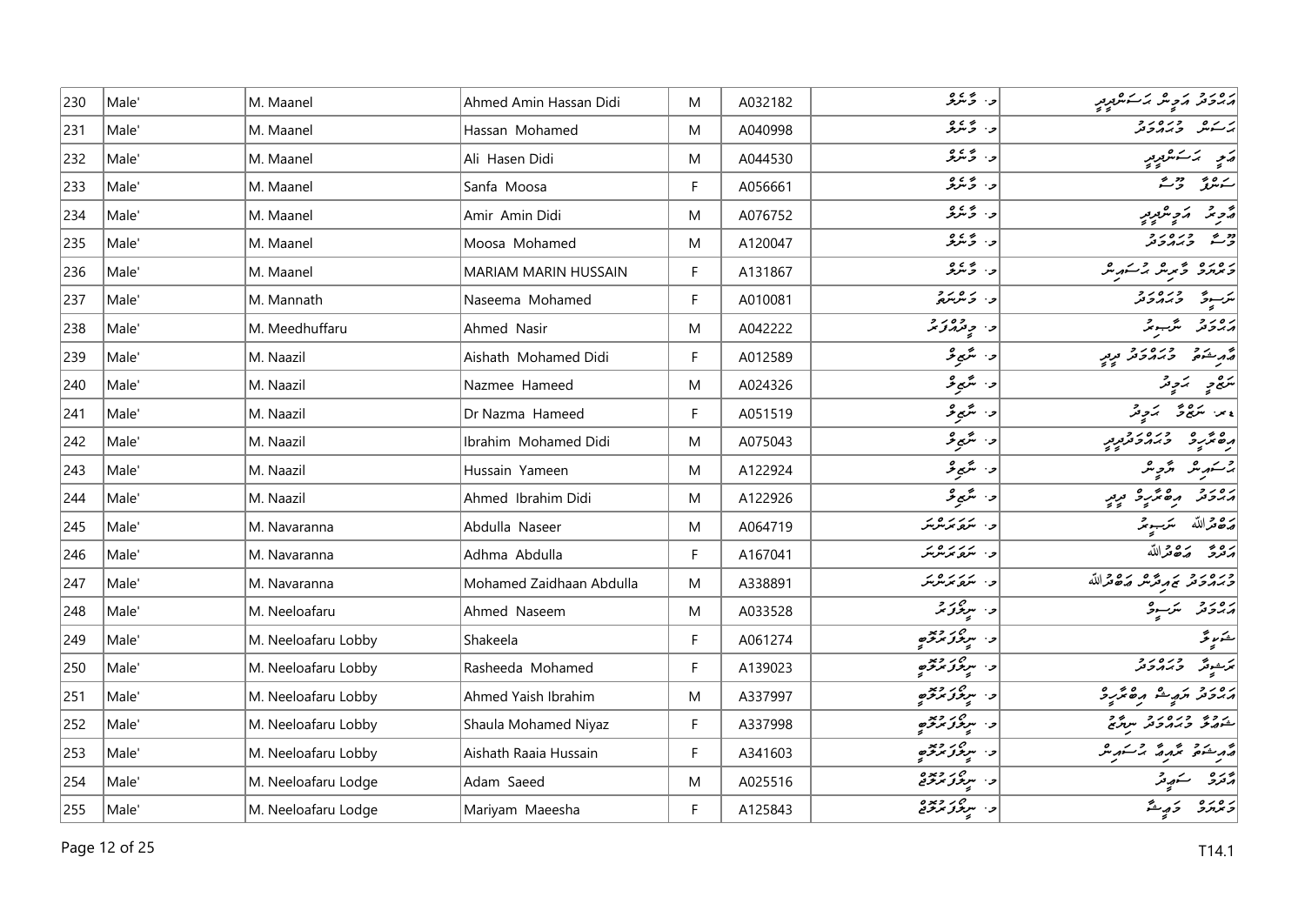| 256 | Male' | M. Neeloafaru Lodge  | Aishath Mausooda           | F. | A166850 | و . سرگر کر ویوه<br>د . سرگر کر مرکز تع                                                                                                                                                                                                                                                                                                                                                                                                                   | و در در دور<br>مگر شوی در سوتر                                                                                                                                                                                                   |
|-----|-------|----------------------|----------------------------|----|---------|-----------------------------------------------------------------------------------------------------------------------------------------------------------------------------------------------------------------------------------------------------------------------------------------------------------------------------------------------------------------------------------------------------------------------------------------------------------|----------------------------------------------------------------------------------------------------------------------------------------------------------------------------------------------------------------------------------|
| 257 | Male' | M. Neeloafaru Valley | Mohamed Abdul Hardy        | M  | A067093 | د <sub>: سر</sub> چور چ <sub>رچ</sub> و                                                                                                                                                                                                                                                                                                                                                                                                                   | ورەر دەرەپ<br><i>دىد</i> روىر مەھىرىرگىر                                                                                                                                                                                         |
| 258 | Male' | M. Neeloafaru View   | Ahmed Hoodh Ibrahim        | M  | A078247 | د· سرگزو مرور                                                                                                                                                                                                                                                                                                                                                                                                                                             | גם גד ככב תפי <i>צ</i> גל                                                                                                                                                                                                        |
| 259 | Male' | M. Neeloafaru View   | AISHATH HUDHA IBRAHIM      | F. | A078248 | د <sub>: سر</sub> ژو <sub>مروم</sub>                                                                                                                                                                                                                                                                                                                                                                                                                      | ړ. دغو رنگر مره لرن                                                                                                                                                                                                              |
| 260 | Male' | M. Neeloafaru View   | Mariyam Hidhaya Ibrahim    | F  | A078249 | د <sub>: سر</sub> ژۇنر <sub>و</sub> ر                                                                                                                                                                                                                                                                                                                                                                                                                     | رەرە رىگە مەھكرو                                                                                                                                                                                                                 |
| 261 | Male' | M. Neeloafaru View   | Ibrahim Manik              | M  | A303665 | د . سرد د د د د                                                                                                                                                                                                                                                                                                                                                                                                                                           | ە ھەترىر 3 كەسرىد                                                                                                                                                                                                                |
| 262 | Male' | M. Neeloafaruge      | Mohamed Amir               | M  | A131202 | د . سرگرو د ،<br>د . سرگرو ندد                                                                                                                                                                                                                                                                                                                                                                                                                            | כנסנכ בכב                                                                                                                                                                                                                        |
| 263 | Male' | M. Neerium           | Abdul Aleem                | M  | A036082 | او، سرپورو<br><u>سندست</u>                                                                                                                                                                                                                                                                                                                                                                                                                                | ره وه ر<br>په څنرمه پر د                                                                                                                                                                                                         |
| 264 | Male' | M. Neerium           | Mohamed Husham             | M  | A305026 | او، سربر ره<br><u>سربر ر</u> ه                                                                                                                                                                                                                                                                                                                                                                                                                            | و ر ه ر د<br>د بر بر تر                                                                                                                                                                                                          |
| 265 | Male' | M. Neerium           | Fathmath Hasma             | F. | A305027 | او ، سربوره<br>است.                                                                                                                                                                                                                                                                                                                                                                                                                                       | توجوخه برحدة                                                                                                                                                                                                                     |
| 266 | Male' | M. Palm Court        | Mohamed Ali Maniku         | M  | A050165 | $\overset{o}{e} \overset{o}{\sim} \overset{o}{\sim} \overset{o}{\sim} \overset{\sim}{\sim}$                                                                                                                                                                                                                                                                                                                                                               | כנסנב הבביעי                                                                                                                                                                                                                     |
| 267 | Male' | M. Palm Court        | Ahmed Mohamed Ali Maniku   | M  | A059189 | $\begin{smallmatrix} 0 & 0 & 0 & \mathscr{C} & 0 & \mathscr{C} & \mathscr{C} & \mathscr{C} & \mathscr{C} & \mathscr{C} & \mathscr{C} & \mathscr{C} & \mathscr{C} & \mathscr{C} & \mathscr{C} & \mathscr{C} & \mathscr{C} & \mathscr{C} & \mathscr{C} & \mathscr{C} & \mathscr{C} & \mathscr{C} & \mathscr{C} & \mathscr{C} & \mathscr{C} & \mathscr{C} & \mathscr{C} & \mathscr{C} & \mathscr{C} & \mathscr{C} & \mathscr{C} & \mathscr{C} & \mathscr{C}$ | גפנג בגתכת התביתי                                                                                                                                                                                                                |
| 268 | Male' | M. Palm Court        | Fathimath Ali Maniku       | F. | A059653 | $\overset{o}{e} \overset{o}{\sim} \overset{o}{\sim} \overset{o}{\sim} \overset{\sim}{\sim}$                                                                                                                                                                                                                                                                                                                                                               | أزودة أيدوسر                                                                                                                                                                                                                     |
| 269 | Male' | M. Palm Court        | Ibrahim Mohamed Ali Maniku | M  | A079502 | $\begin{smallmatrix} 0 & 0 & 0 & \mathscr{C} & 0 & \mathscr{C} & \mathscr{C} & \mathscr{C} & \mathscr{C} & \mathscr{C} & \mathscr{C} & \mathscr{C} & \mathscr{C} & \mathscr{C} & \mathscr{C} & \mathscr{C} & \mathscr{C} & \mathscr{C} & \mathscr{C} & \mathscr{C} & \mathscr{C} & \mathscr{C} & \mathscr{C} & \mathscr{C} & \mathscr{C} & \mathscr{C} & \mathscr{C} & \mathscr{C} & \mathscr{C} & \mathscr{C} & \mathscr{C} & \mathscr{C} & \mathscr{C}$ | ת בינים כמתכני התפיתי                                                                                                                                                                                                            |
| 270 | Male' | M. Palm Court        | Alexender Omar Batstone    | M  | A128395 | ر په وړه و                                                                                                                                                                                                                                                                                                                                                                                                                                                | ק מ מ מ קייקוד מ מ מ מ מ מ מ ייקוד ות המ ייקוד ות המ ייקוד ות המ ייקוד ות המ המ הייקוד ות המ המ הייקוד ות המ ה<br>הייקוד המידע וקוד המידע להמידע המידע המידע המידע המידע המידע המידע המידע המידע המידע המידע המידע המידע המידע ה |
| 271 | Male' | M. Palm Court        | Michael karim Batstone     | M  | A128396 | $\overset{o}{e}\overset{o}{\sim}\overset{o}{\sim}\overset{o}{\sim}\overset{\sim}{\sim}$                                                                                                                                                                                                                                                                                                                                                                   | دَرِيزْ تَبْرِدْ كَامِرْ مْعَيْرْ                                                                                                                                                                                                |
| 272 | Male' | M. Peace Corner      | Ahmed Leewan Mohamed       | M  | A337203 | <sub>چ'</sub> پوس <sup>9</sup> 0 مىرىمە                                                                                                                                                                                                                                                                                                                                                                                                                   | ره رو په وره رو                                                                                                                                                                                                                  |
| 273 | Male' | M. Radium Kokaa      | Yoosy Inaya                | F. | A000607 |                                                                                                                                                                                                                                                                                                                                                                                                                                                           | أثرب وبتند                                                                                                                                                                                                                       |
| 274 | Male' | M. Radium Kokaa      | Sadna Moosa                | F. | A000608 | ז ג'ס <i>יצ</i>                                                                                                                                                                                                                                                                                                                                                                                                                                           | گەرىر دىم                                                                                                                                                                                                                        |
| 275 | Male' | M. Radium Kokaa      | Aishath Inaya              | F  | A001431 | בי יציג מביני<br>כי יציג מביניו                                                                                                                                                                                                                                                                                                                                                                                                                           | مەرشكى مەشكە                                                                                                                                                                                                                     |
| 276 | Male' | M. Radium Kokaa      | Irshad Ahmed               | M  | A045879 | פי י <i>ב</i> ו בקבע<br>פי יבו בקבע                                                                                                                                                                                                                                                                                                                                                                                                                       | د بر شود در در د                                                                                                                                                                                                                 |
| 277 | Male' | M. Radium Kokaa      | Mohamed Rafeeu             | M  | A051332 | פי י <i>ב</i> ו בקבעים<br>פי יבו בקבעים                                                                                                                                                                                                                                                                                                                                                                                                                   | ورەر ئەرە                                                                                                                                                                                                                        |
| 278 | Male' | M. Radium Kokaa      | Hawwa Inaya                | F. | A052437 | בי יציג מביני<br>כי יציג מביניו                                                                                                                                                                                                                                                                                                                                                                                                                           | رە پەر                                                                                                                                                                                                                           |
| 279 | Male' | M. Radium Kokaa      | ANWARY INAYA               | F. | A056834 | د . نگروهورم مو                                                                                                                                                                                                                                                                                                                                                                                                                                           | أرعدتمو المستنثر                                                                                                                                                                                                                 |
| 280 | Male' | M. Radium Kokaa      | Warahmath Ahmed            | M  | A056917 | בי יציג מביני<br>כי יציג מביניו                                                                                                                                                                                                                                                                                                                                                                                                                           | ر ر ه ر د<br>و بررو ه<br>پروژو                                                                                                                                                                                                   |
| 281 | Male' | M. Radium Kokaa      | Junaid Ahmed               | M  | A059850 |                                                                                                                                                                                                                                                                                                                                                                                                                                                           | و سکر تر پر در د                                                                                                                                                                                                                 |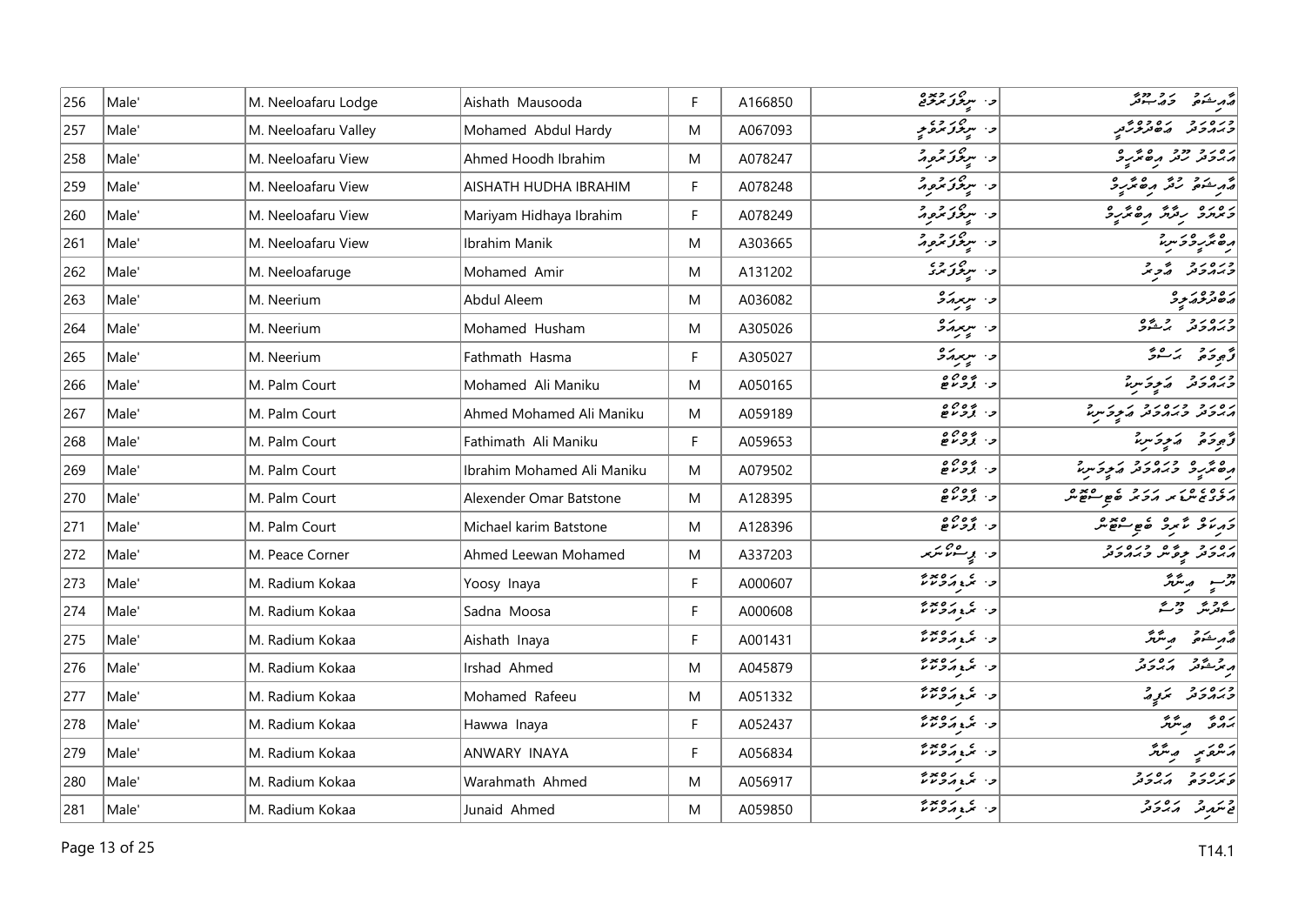| 282 | Male' | M. Radium Kokaa  | Khadeeja Dawood              | F. | A066227 | פי ית צמבעי                                                                                                                                                                                                                      | پر دو و<br>تئرپر تئر<br>  ترموقح                  |
|-----|-------|------------------|------------------------------|----|---------|----------------------------------------------------------------------------------------------------------------------------------------------------------------------------------------------------------------------------------|---------------------------------------------------|
| 283 | Male' | M. Radium Kokaa  | Abdulla Shareef              | M  | A068903 | د . نگروهورم د                                                                                                                                                                                                                   | <mark>برء تر</mark> الله<br>شەمرىژ                |
| 284 | Male' | M. Radium Kokaa  | Yoona Inaya                  | F. | A068904 | <sub>כי י</sub> ת גם גם                                                                                                                                                                                                          | وديم مستر                                         |
| 285 | Male' | M. Radium Kokaa  | Mubaarik Moosa               | M  | A071769 | י יישובט<br>כי יישובט                                                                                                                                                                                                            | و ځمبر ر<br>د ځمبر ر<br>دوية                      |
| 286 | Male' | M. Radium Kokaa  | Hidaya Ali                   | F  | A073477 | בי יציג מביני<br>כי יציג מביניו                                                                                                                                                                                                  | ريژيژ پړې                                         |
| 287 | Male' | M. Radium Kokaa  | Ahmed Shareef                | M  | A082979 | י יישובים ויידי ויידי ויידי ויידי ויידי ויידי ויידי ויידי ויידי ויידי ויידי ויידי ויידי ויידי ויידי ויידי וייד<br>מידי ויידי ויידי ויידי ויידי ויידי ויידי ויידי ויידי ויידי ויידי ויידי ויידי ויידי ויידי ויידי ויידי ויידי ויי | رەرد شەرىر                                        |
| 288 | Male' | M. Radium Kokaa  | Hassan Ibrahim               | M  | A303660 | פי י <i>ב</i> צמבטים<br>כי יבצמבטים                                                                                                                                                                                              | برسكس مرەمخرىر                                    |
| 289 | Male' | M. Radium Kokaa  | Hussain Shaiz                | M  | A335054 | ז ג'ס <i>יצ</i>                                                                                                                                                                                                                  | جرسكمرش كمشهرفر                                   |
| 290 | Male' | M. Rest Point    | Zubaida Ahmed                | F  | A051002 | - بر حويز مرهو                                                                                                                                                                                                                   | حەم قى مەدر                                       |
| 291 | Male' | M. Rest Point    | Ashraf Ali                   | M  | A065315 | - بر حويز مره<br>د بر حويز مرهو                                                                                                                                                                                                  | پرے پری پر پر                                     |
| 292 | Male' | M. Rest Point    | Musharraf Ali                | M  | A066070 |                                                                                                                                                                                                                                  | د دره ره<br>د شهر برو                             |
| 293 | Male' | M. Rest Point    | Sharif Ali                   | M  | A070425 |                                                                                                                                                                                                                                  | المشموق الأمي                                     |
| 294 | Male' | M. Rest Point    | ZEEK ASHRAF ALI              | F  | A351544 |                                                                                                                                                                                                                                  | ى ئەھمىرى ئەير                                    |
| 295 | Male' | M. Rosy Corner   | Fathimath Mohamed            | F  | A062353 | ح ·     ټرېپې نګر ټکر پر                                                                                                                                                                                                         | و د دره دو                                        |
| 296 | Male' | M. Saffron       | Adam Mohamed                 | M  | A059929 | و، سودېږمبر                                                                                                                                                                                                                      | برده وره رو<br>مرتزح وبرمروتر                     |
| 297 | Male' | M. Saffron       | Mohamed Shaulaan Adam        | M  | A344829 | و. سوړيو                                                                                                                                                                                                                         | ورەر د درودە دىرە<br><i>دىدە</i> چىر شەھەرس مەترى |
| 298 | Male' | M. Saffron       | Aminath Shaufa Adam          | F. | A351338 | ى سوم بور<br>مەسوم بورىش                                                                                                                                                                                                         | הכיתם שנגן הנקב                                   |
| 299 | Male' | M. Salvaa        | Abdulla Javid                | M  | A012751 | و، سەۋۇ                                                                                                                                                                                                                          | أصفحترالله قح موقر                                |
| 300 | Male' | M. Salvaa        | Shaama Khaleel               | F. | A052802 | و، سەۋە                                                                                                                                                                                                                          | شەھ زىرو                                          |
| 301 | Male' | M. Salvaa        | Aminath Afreen               | F  | A089506 | و . ستوگ                                                                                                                                                                                                                         | ومحر سنرو<br>-<br>مۇمچە بىر                       |
| 302 | Male' | M. Sandhuravi    | Ibrahim Latheef              | M  | A000111 | و . سکس پر ټرې                                                                                                                                                                                                                   | رەيزىد خور                                        |
| 303 | Male' | M. Sandhuravi    | Mohamed Lahufan Latheef      | M  | A055213 | د . سکس <i>وژنگو</i>                                                                                                                                                                                                             |                                                   |
| 304 | Male' | M. Sandhuravi    | Ahmed Lamaan Latheef         | M  | A085594 | د . سکس <i>پرېژو</i>                                                                                                                                                                                                             | رور و رود و عبور گروگر                            |
| 305 | Male' | M. Shaaheee Hiya | Shahida Ali                  | F  | A049442 | و ، ڪشماريڙ<br>س                                                                                                                                                                                                                 | ڪريگر <sub>مک</sub> رم                            |
| 306 | Male' | M. Silver Star   | Ajwad Waheed                 | M  | A023964 | وسوفو مرضضم                                                                                                                                                                                                                      | رورو كريدو                                        |
| 307 | Male' | M. Silver Star   | Shifana Hassan Mohamed Manik | F. | A052547 | وسيوفو برمقع بر                                                                                                                                                                                                                  |                                                   |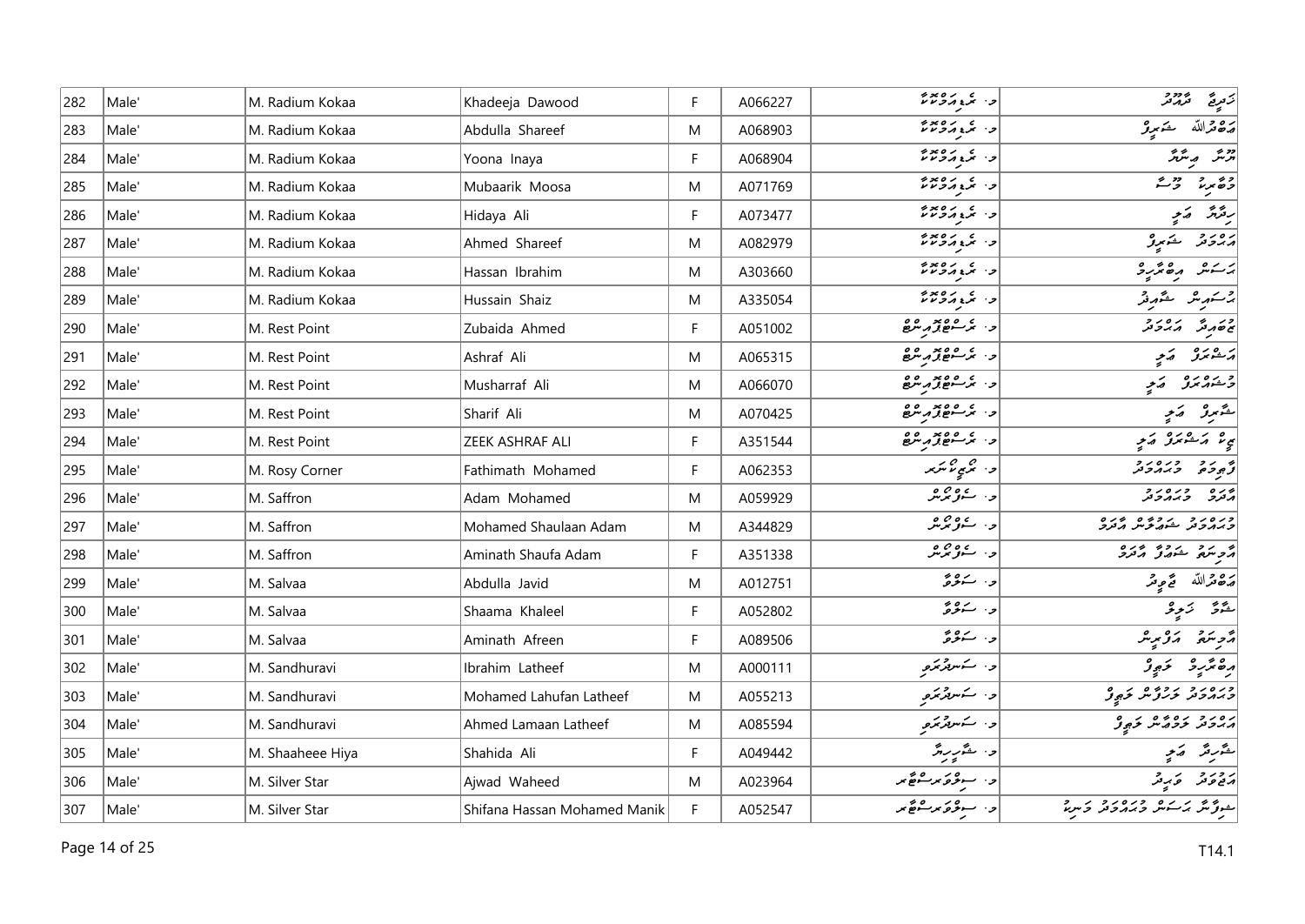| 308 | Male' | M. Silver Star   | Hassan Mohamed         | M           | A052704 | ر. سوۋۇپرسۇ <u>ئ</u> وپر               | يركبش وبره برو                                                                                                                                                                                                                   |
|-----|-------|------------------|------------------------|-------------|---------|----------------------------------------|----------------------------------------------------------------------------------------------------------------------------------------------------------------------------------------------------------------------------------|
| 309 | Male' | M. Silver Star   | Gaisoom Ajuwad         | F           | A167240 | وسيؤثر مرتفقهم                         | ر دوه رور و<br>تحمیل مقام                                                                                                                                                                                                        |
| 310 | Male' | M. Silver Star   | Kalaj Ajwad Waheed     | M           | A331296 | د . سو <i>ؤۇبرسۇم ب</i> ر              | أنابحق أرور والمرامر                                                                                                                                                                                                             |
| 311 | Male' | M. Silver Star 2 | Haniyya Mohamed Waheed | F.          | A131218 | و سوۋىر شۇم بر 2                       | بره و دره د د د و                                                                                                                                                                                                                |
| 312 | Male' | M. Silver Star 2 | Hassan Ashfan          | M           | A158242 | و استوفو مرسوم مر 2                    | برسكس مركوم محر                                                                                                                                                                                                                  |
| 313 | Male' | M. Silver Star 2 | Alhana Ahmed           | F           | A158243 | و سوۋىر شۇم ر                          | رە بەشەر دەر د                                                                                                                                                                                                                   |
| 314 | Male' | M. Silver Star 2 | Mohamed Azman          | M           | A287703 | وسوقو وسقية والا                       | כנסנכ נסשם<br><i>כג</i> וכנ <sub>י ו</sub> בסבית                                                                                                                                                                                 |
| 315 | Male' | M. Silver Star 2 | Ali Yaniu Ibrahim      | M           | A357503 | وسوفوكر مستقيم 2                       | ړې رمه ره تر د                                                                                                                                                                                                                   |
| 316 | Male' | M. Silver Star 2 | Ismail Yaameen Ibrahim | M           | A357504 | و . سەۋە برىشقى 2                      | م <sup>ر</sup> مۇ ئەقرىش مەھەرد                                                                                                                                                                                                  |
| 317 | Male' | M. Silver Star 2 | Mariyam Anaan          | F           | A362829 | $2 \times 2 \times 2$ مرد کال د $\sim$ | رەرە يەشر                                                                                                                                                                                                                        |
| 318 | Male' | M. Silver Star 2 | Adam Yafiu Ibrahim     | M           | A362830 | ە سوۋىر شۇم بر 2                       | ړيده پژوړ ره ټررو                                                                                                                                                                                                                |
| 319 | Male' | M. Silver Star 3 | Zulfa Mohamed Waheed   | F           | A050034 | <mark>و، سوئۇر مەرشۇن</mark> بىر 3     | وه و دره د د د د<br>بحرق و په دونډ کوبړنډ                                                                                                                                                                                        |
| 320 | Male' | M. Silver Star 3 | Mohamed Vishal Zaki    | M           | A050135 | و سوۇرىرىشقىر 3                        | وبرورد ويحكو نم                                                                                                                                                                                                                  |
| 321 | Male' | M. Silver Star 3 | Jummana Amathulla      | $\mathsf F$ | A056253 | والمسوقو وسقية والمحج والمح            | ق محصر محرم الله                                                                                                                                                                                                                 |
| 322 | Male' | M. Silver Star 3 | Ahmed Visham Zaki      | M           | A342792 | و سوگە دىسىۋىر 3                       | پروژو وېڅو تم                                                                                                                                                                                                                    |
| 323 | Male' | M. Silver Star 3 | Aminath Viam Zaki      | F           | A367140 | و٠ سوڤە پرسۇھ پر 3                     | أأوسكم وأأده تمي                                                                                                                                                                                                                 |
| 324 | Male' | M. Silver Star 4 | Aishath Waheeda        | F           | A036886 | وسوءة كالمحتفظ من 4                    | أقهر مشكاة وأراقد                                                                                                                                                                                                                |
| 325 | Male' | M. Snow Down     | Afeefa Saeed           | F           | A010104 | و. ڪشھ دهر                             | ړَرِ ژَ سَهِ پَرُ                                                                                                                                                                                                                |
| 326 | Male' | M. Snow Down     | Aishath Reesha         | F           | A040186 | د. سوچرچوړ                             | و د در د در در در در در در در دارد کردند و در دارد در در دارد در دارد در دارای در دارای در دارای در دارای در د<br>در دارای در دارای در دارای در دارای در دارای در دارای در دارای در دارای دارای دارای در دارای دارای در دارای دا |
| 327 | Male' | M. Snow Down     | FATHIMATH SODHA AFEEF  | F           | A040187 | ى ئەم دەر<br>مەنبۇق ئەنبەر             | ڙوڌو ڄڻ ڀَرِڙ                                                                                                                                                                                                                    |
| 328 | Male' | M. Snow Down     | Hassan Shinwaan Afeef  | M           | A040189 | و. مشتمل ده و                          | ىرىكىش جوشۇش مەردۇ                                                                                                                                                                                                               |
| 329 | Male' | M. Snow Down     | Hussain Shaaz          | M           | A040190 | و. ڪشوروه                              | بر کشمیر شریع شمی                                                                                                                                                                                                                |
| 330 | Male' | M. Snow Down     | Ahmed Saddham Afeef    | M           | A040201 | و. ڪشھ دهر                             | גפגב הפגם בנית                                                                                                                                                                                                                   |
| 331 | Male' | M. Snow Down     | Mohamed Naseem Ibrahim | M           | A044639 | و. ڪشھ دهر                             | ورەرو شەرە مەئزىر                                                                                                                                                                                                                |
| 332 | Male' | M. Snow Down     | Ibrahim Afeef          | M           | A050757 | و. ڪشوروه                              | رەپزىر كۆر                                                                                                                                                                                                                       |
| 333 | Male' | M. Snow Down     | Mariyam Sofa Afeef     | F           | A333069 | و. ڪشوروه                              | ב בחבר הוצ" בציב                                                                                                                                                                                                                 |
|     |       |                  |                        |             |         |                                        |                                                                                                                                                                                                                                  |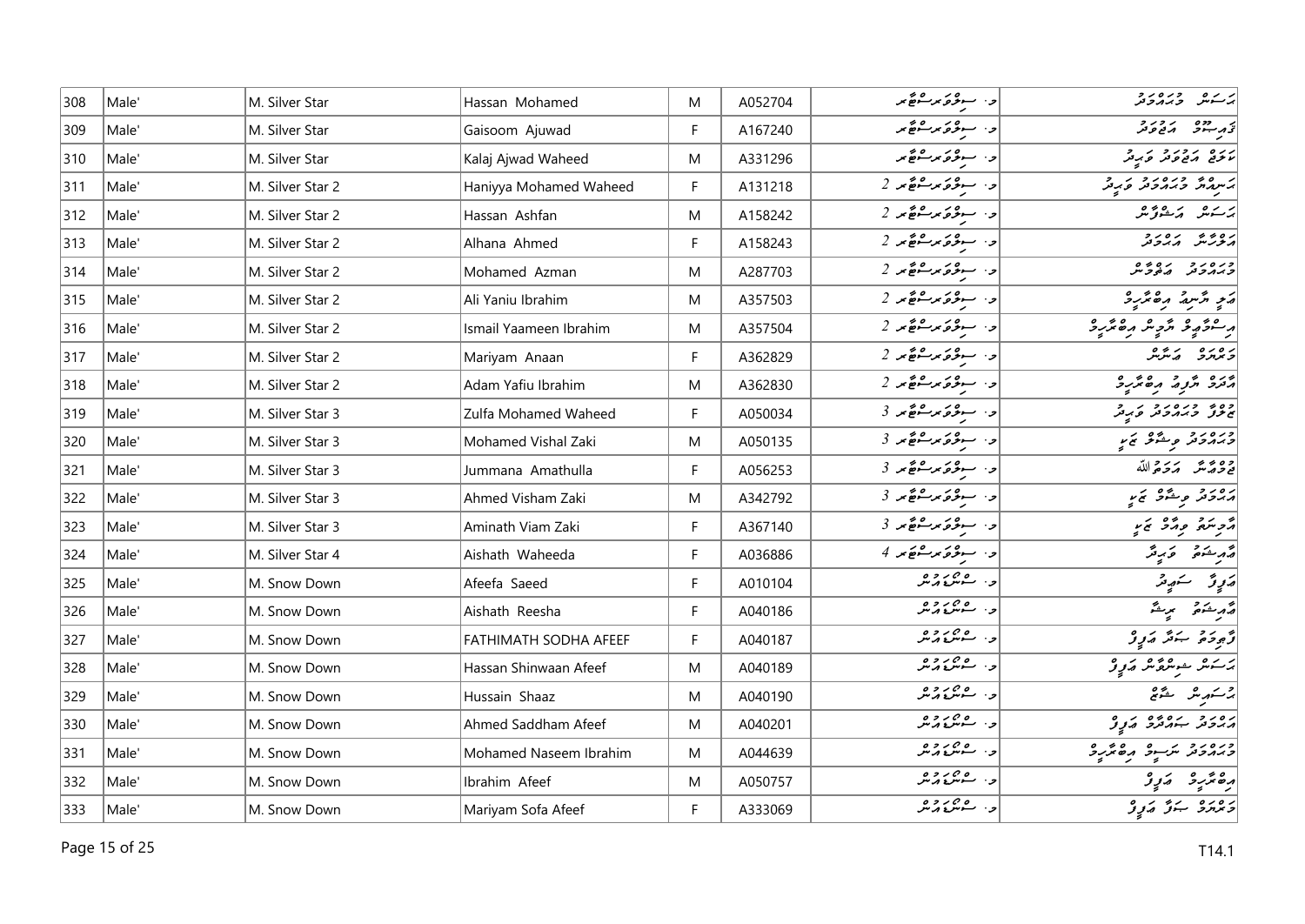| 334 | Male' | M. Snow Field       | Ibrahim Hameed                    | M           | A021493 | <sub>و</sub> . سەش <sub>ۇ</sub> ۋ؟     | גە <i>ג'קיר</i> גבל.<br>ג'                                                                                     |
|-----|-------|---------------------|-----------------------------------|-------------|---------|----------------------------------------|----------------------------------------------------------------------------------------------------------------|
| 335 | Male' | M. Snow Field       | Hassan Afeef                      | M           | A040188 | د. سرمبر وه                            | يزخش كمزوقى                                                                                                    |
| 336 | Male' | M. Snow Field       | Hussain Afeef                     | M           | A040227 | <mark>و. سىشمو ۋە</mark>               | 2 سەر شەر ئەرى                                                                                                 |
| 337 | Male' | M. Snow Field       | Hamza Afeef                       | M           | A040228 | د. ڪشموچ                               | رەپە مەرو                                                                                                      |
| 338 | Male' | M. Snow Field       | Zeena Afeef                       | F           | A040229 | د. سانتمبر وه                          | پې شر مرکز وگ                                                                                                  |
| 339 | Male' | M. Snow Field       | Khadeejath Rasheeda Hussain       | F           | A040230 | $\sqrt{2\sqrt{2}}$                     | ترمرده برجونز بر کرد                                                                                           |
| 340 | Male' | M. Snow Field       | Hamdhaan Afeef                    | M           | A098362 | د. ڪشموع                               | رە يەھەر تەرىخ                                                                                                 |
| 341 | Male' | M. Snow Field       | Hassaan Afeef                     | M           | A098389 | د. ڪشموچو                              | رە مەتەر كەرد                                                                                                  |
| 342 | Male' | M. Snow Field       | Aishath Lamha Ali                 | $\mathsf F$ | A355303 | <mark>و، سىش<sub>ۇ</sub> ۋە</mark>     | وأرشني ترور وأبي                                                                                               |
| 343 | Male' | M. Thaangeedhoshuge | Fathimath Nasira                  | F           | A012689 | و <sub>`</sub> مۇس <sub>كو</sub> ترىرى | و دو شهر                                                                                                       |
| 344 | Male' | M. Thaangeedhoshuge | Ibrahim Gahthan Mohamed<br>Haleem | M           | A040820 | و · قُرْسر پورې                        |                                                                                                                |
| 345 | Male' | M. Thaangeedhoshuge | Fathmath Noosha Mohamed<br>Haleem | F           | A040821 | و ، ځه سمونسرو ،                       | و د د د وره د و زور                                                                                            |
| 346 | Male' | M. Thaangeedhoshuge | Aishath Noordeen                  | E           | A040822 | و ، ځه سمه مورو ،                      | م مشور موجده مره                                                                                               |
| 347 | Male' | M. Thaangeedhoshuge | Mariyam Noordeen                  | F           | A044720 | و به څو سمونه تر پرو                   | ק פקס - דרקס הפרי<br>פיזנואבר - יינואני מנוער                                                                  |
| 348 | Male' | M. Thaangeedhoshuge | Fathmath Rayya Ismail<br>Noordeen | F           | A046737 | و به څو سمپوتر سره                     | و د د ده و موه و دوره و د                                                                                      |
| 349 | Male' | M. Thaangeedhoshuge | Khadeeja Noordeen                 | $\mathsf F$ | A053172 | و <sub>`</sub> مۇس <sub>كو</sub> ترىرى | تزمريح مرجره وبرهر                                                                                             |
| 350 | Male' | M. Thaangeedhoshuge | <b>MARIYAM MAISA ALI DIDI</b>     | F           | A055201 |                                        | د ورو در ۳ کوبربر                                                                                              |
| 351 | Male' | M. Thaangeedhoshuge | AISHA DHUMYA SHAHEER              | F           | A154431 | و <sub>`</sub> مۇس <sub>كو</sub> ترىرى | أو المراجع المحمد المحمد المحمد المحمد المحمد المحمد المحمد المحمد المحمد المحمد المحمد المحمد المحمد المحمد ا |
| 352 | Male' | M. Thaangeedhoshuge | MARIYAM ANNA SHAHEER              | F           | A154432 | و · هُ سر <sub>ک</sub> قرمری           | دەرە رە ئەر                                                                                                    |
| 353 | Male' | M. Thaangeedhoshuge | Aisha Sarah Shaheer               | F           | A327973 | و · هُ سر <sub>ک</sub> قرمری           | أمرمث ستمر خورير                                                                                               |
| 354 | Male' | M. Whale Shark      | Sheeza Imad                       | F           | A010911 | و ، ٷۉ؎ٞؠره                            | شوځ ورځنر                                                                                                      |
| 355 | Male' | M. Whale Shark      | Maseeh Imad                       | M           | A044133 | و ، ٷۇشۇپرى                            | كەسەر مەۋىر                                                                                                    |
| 356 | Male' | M. Whale Shark      | Mariyam Shafa Maseeh              | F           | A044262 | و ، ٷۉ؎ٞؠڕء                            | أوجهرو شرق وسير                                                                                                |
| 357 | Male' | M. Whale Shark      | Majdee Imad                       | ${\sf M}$   | A046324 | و ، ٷۉ؎ٞؠڕء                            | د ق پر قر                                                                                                      |
|     |       |                     |                                   |             |         |                                        |                                                                                                                |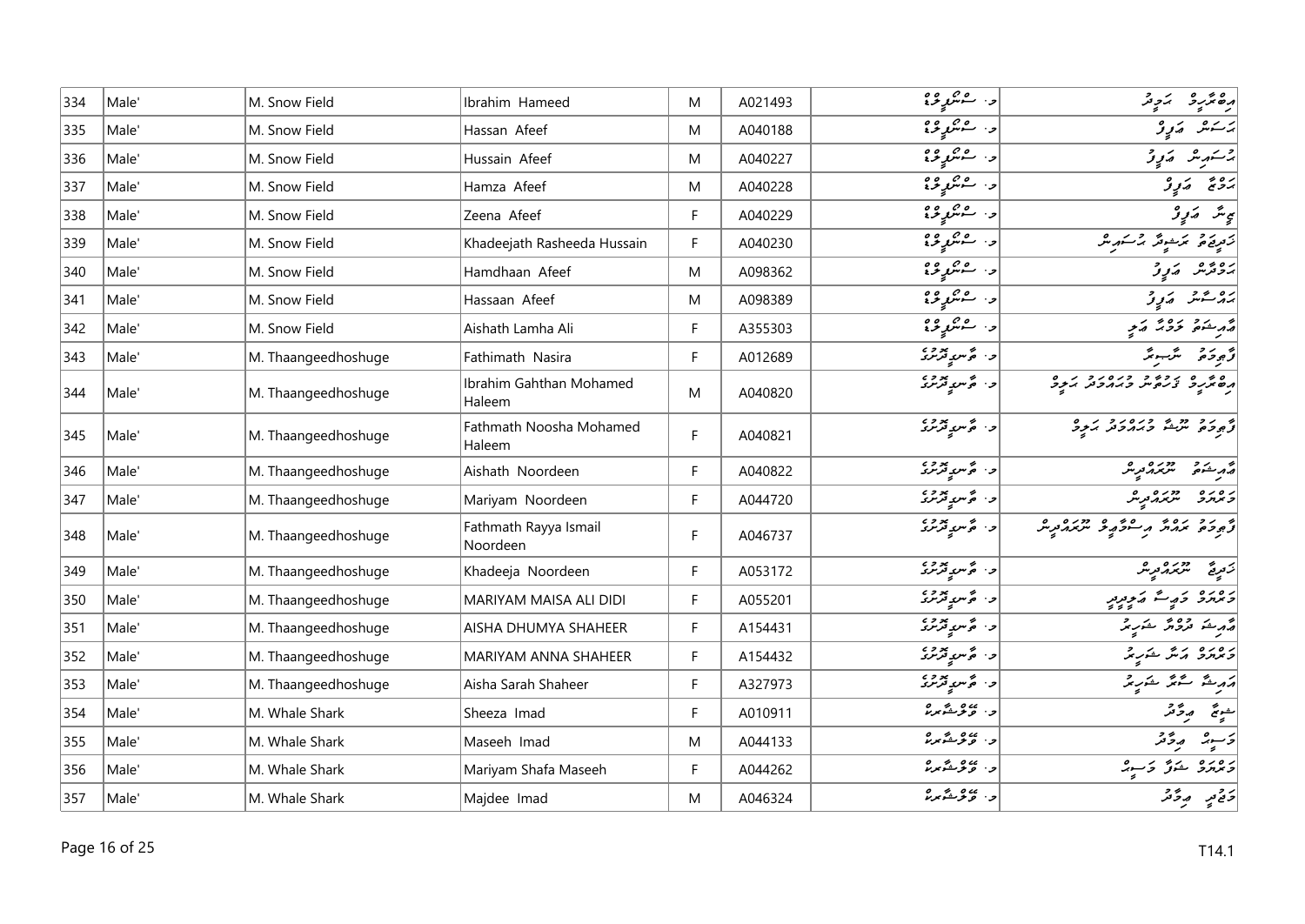| 358 | Male' | M. Whale Shark    | Ismail Ameer Majdee    | M | A050348 | <sub>و</sub> . ٷۉ؎ٞؠڕ <i>؇</i>              | ور شۇر قۇمۇر ئەقرىمىيە                                            |
|-----|-------|-------------------|------------------------|---|---------|---------------------------------------------|-------------------------------------------------------------------|
| 359 | Male' | M. Whale Shark    | Nabeela Majdee Imad    | F | A051003 | و ، گۇرشگەر 2                               |                                                                   |
| 360 | Male' | M. Whale Shark    | Julie Imad             | F | A116041 | و به عوشهره                                 | دد روتر<br>ای و روتر                                              |
| 361 | Male' | M. Whale Shark    | Mohamed Kifah Maseeh   | M | A166520 | و ، ٷۉ؎ٞؠڕ٥                                 | ورەرو رۇچ كەر                                                     |
| 362 | Male' | M. Zephyer        | Anwar Khaleel          | M | A063038 | والممخ والأمر                               | أرمعت تزوى                                                        |
| 363 | Male' | M. Zephyer        | Mohamed Shaee          | M | A078494 | وسيمخ وكرمر                                 | ورەرو شەر                                                         |
| 364 | Male' | M. Zephyer        | Aminath                | F | A078834 | وسيمح وترمر                                 | أثر حر سنرو                                                       |
| 365 | Male' | M. Zephyer        | Abdulla Shajeeu        | M | A347076 | والممخ والأمر                               | پرځغرالله شکو <i>مړ م</i>                                         |
| 366 | Male' | M. Zephyer        | Ali Shawin             | M | A405827 | وسيمح وترمو                                 | ړنو څوند                                                          |
| 367 | Male' | M. Zephyer        | Aishath Shama Khaleel  | F | A405829 | والممح وترمر                                | ە ئەستەم سەۋا ئاموق                                               |
| 368 | Male' | M. Zephyer        | Mohamed Ameen          | M | A405831 | ے ہے ۔<br>ح• سے تح <sup>مد</sup> بھ         | בנסנב גבית                                                        |
| 369 | Male' | M. Zillion        | Ahmed Ihsan            | M | A334752 | اه به موړ نګر<br>د سربر                     | رەرد رومۇر                                                        |
| 370 | Male' | M. Zillion        | Ali Ishau              | M | A354440 | د· ب <sub>ح</sub> رم شر                     | $\begin{matrix} 2 & 2 & 0 \\ 2 & 3 & 0 \\ 0 & 0 & 0 \end{matrix}$ |
| 371 | Male' | M. Zillion        | Fathimath Maya Khaleel | F | A375121 | د· ب <sub>ح</sub> رم شر                     | أؤوده والارتج                                                     |
| 372 | Male' | M. Zillion        | Hassan Irushan         | M | A375124 | د· ب <sub>ح</sub> رم شر                     | ئەسەمىر ب <sub>ىر م</sub> رتشەمىر                                 |
| 373 | Male' | M. Ziyaaraiyfushi | Nasreena Ali           | F | A022994 | د·   برمرگره و تر                           | برعبيش كمي                                                        |
| 374 | Male' | M. Ziyaaraiyfushi | Ghaliba Jaleel         | F | A022995 | <sub>د : م</sub> ورگره د نر                 | أزًوةً كَاوِدْ                                                    |
| 375 | Male' | M. Ziyaaraiyfushi | Fathimath Theena       | F | A022996 | <br> و <sub>: ن</sub> م پژېره و مړ          | قهوزة ويتر                                                        |
| 376 | Male' | M. Ziyaaraiyfushi | Musthafa Jaleel        | M | A022997 | <sub>چ'</sub> ہو تھ تھوڑ سر                 | وصبورة كالمحيض                                                    |
| 377 | Male' | M. Ziyaaraiyfushi | Fareeda Ali            | F | A023002 | <sub>ج∙ م</sub> ی مرتمره و سر               | تزيينژ اړمن                                                       |
| 378 | Male' | M. Ziyaaraiyfushi | Naseema Ali            | F | A023092 | <sub>ح</sub> . ب <sub>ې</sub> رترچونو پر    | لترجوش الأمج                                                      |
| 379 | Male' | M. Ziyaaraiyfushi | Naazleena Ali          | F | A023093 | <sub>ج∙ م</sub> ې پر تمر <sub>م</sub> و ژىر | شچ یپش کری                                                        |
| 380 | Male' | M. Ziyaaraiyfushi | Nafeesa Moosa          | F | A034196 | د·   برمرگره و تر                           | يترو شدّ محر شدّ                                                  |
| 381 | Male' | M. Ziyaaraiyfushi | Ibrahim Riza           | M | A037358 | د· ب <sub>ی</sub> مرتمره و سر               | رەپر پوت                                                          |
| 382 | Male' | M. Ziyaaraiyfushi | Mohamed Jaleel         | M | A076340 | د· ب <sub>ې</sub> رتر مور مړ                |                                                                   |
| 383 | Male' | M. Ziyaaraiyfushi | Rashaga Jaleel         | F | A077494 | و به پرووونر                                | يَرْ شَرَّ تَنْ مِرْ تَرْ وَ وَ                                   |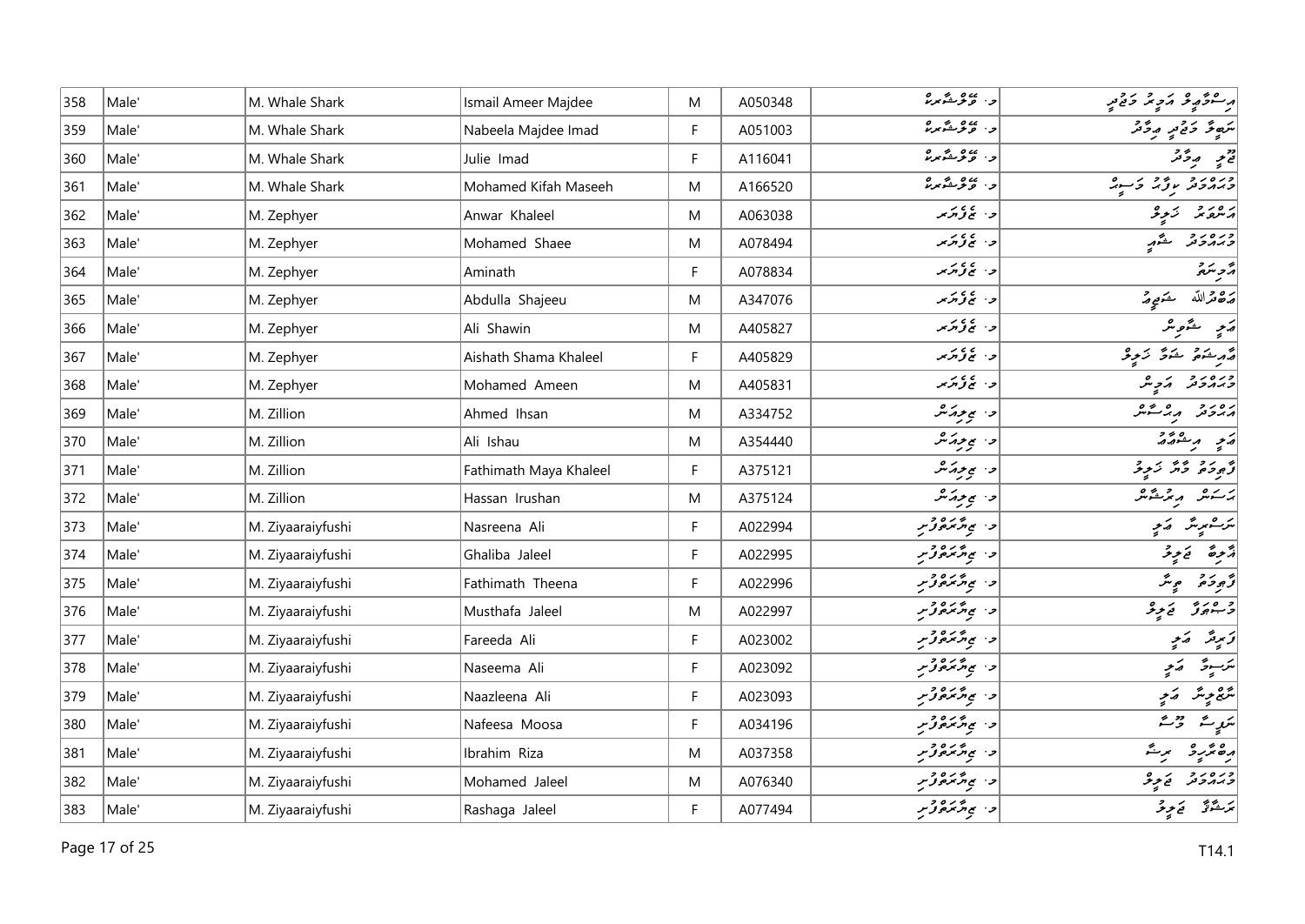| 384 | Male' | M. Ziyaaraiyfushi | Ali Haisham Ibrahim    | M | A167038 | و · می تر تر ه و مر                                            | أيز بر بر شوش مره مربر و                             |
|-----|-------|-------------------|------------------------|---|---------|----------------------------------------------------------------|------------------------------------------------------|
| 385 | Male' | M. Ziyaaraiyfushi | Mohamed Nabeel Hussain | M | A321516 | و · می در جه و س                                               | وره د د سهه و برگتهه ش                               |
| 386 | Male' | M. Ziyaaraiyfushi | Mohamed Michael Ahmed  | M | A334257 | و · می تر تر ه و مر                                            | وره رو مشهده مدرور<br>  وبرارونر و نا رفس از برار تر |
| 387 | Male' | M. Ziyaaraiyfushi | IIBRAHIM LOOTH ISMAIL  | M | A334811 | و · می در جه و مر                                              | رەنگرىق دوم بەستۇم بى                                |
| 388 | Male' | M. Ziyaaraiyfushi | Ahmed Habaash Ibrahim  | M | A352294 | و · می در جه و مر                                              | ره روبر ده ده می ده کرد                              |
| 389 | Male' | M. Ziyaaraiyfushi | Ahmed Mazeen Mohamed   | M | A378841 | و . <sub>می ا</sub> ثر بره و در<br>و . می اثر <i>مزده و</i> در | ן פיני קיים וכנסיקים<br>המכנת כאית כמחכנת            |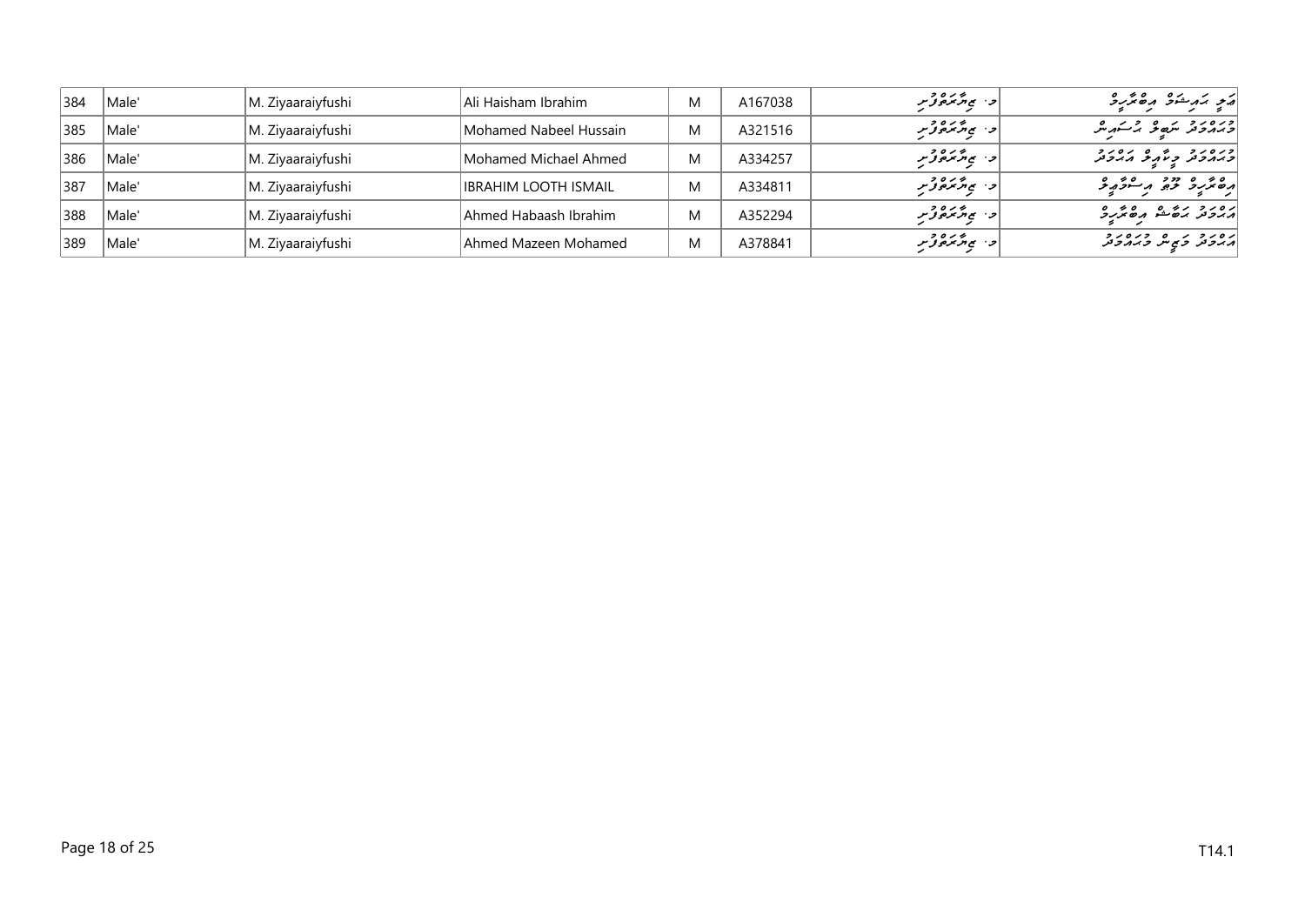## *w7qAn8m? sCw7mRo>u; wEw7mRw;sBo<*

| ' مرمر | 'يئرىثر: |
|--------|----------|
|        |          |
|        |          |
|        |          |

## *w7q9r@w7m> sCw7qHtFoFw7s; mAm=q7 w7qHtFoFw7s;*

| يئرمىش: | $^{\circ}$<br>. سر سر<br>$\cdot$ | $\circ$ $\sim$<br>-- | يئرمثر |
|---------|----------------------------------|----------------------|--------|
|         |                                  |                      |        |
|         |                                  |                      |        |
|         |                                  |                      |        |

| انترنثر: | $^{\circ}$ | يبرهر | $^{\circ}$<br>سرسر |
|----------|------------|-------|--------------------|
|          |            |       |                    |
|          |            |       |                    |
|          |            |       |                    |

| ىرتىر: | 。<br>سر سر | .,<br>مرسر |
|--------|------------|------------|
|        |            |            |
|        |            |            |
|        |            |            |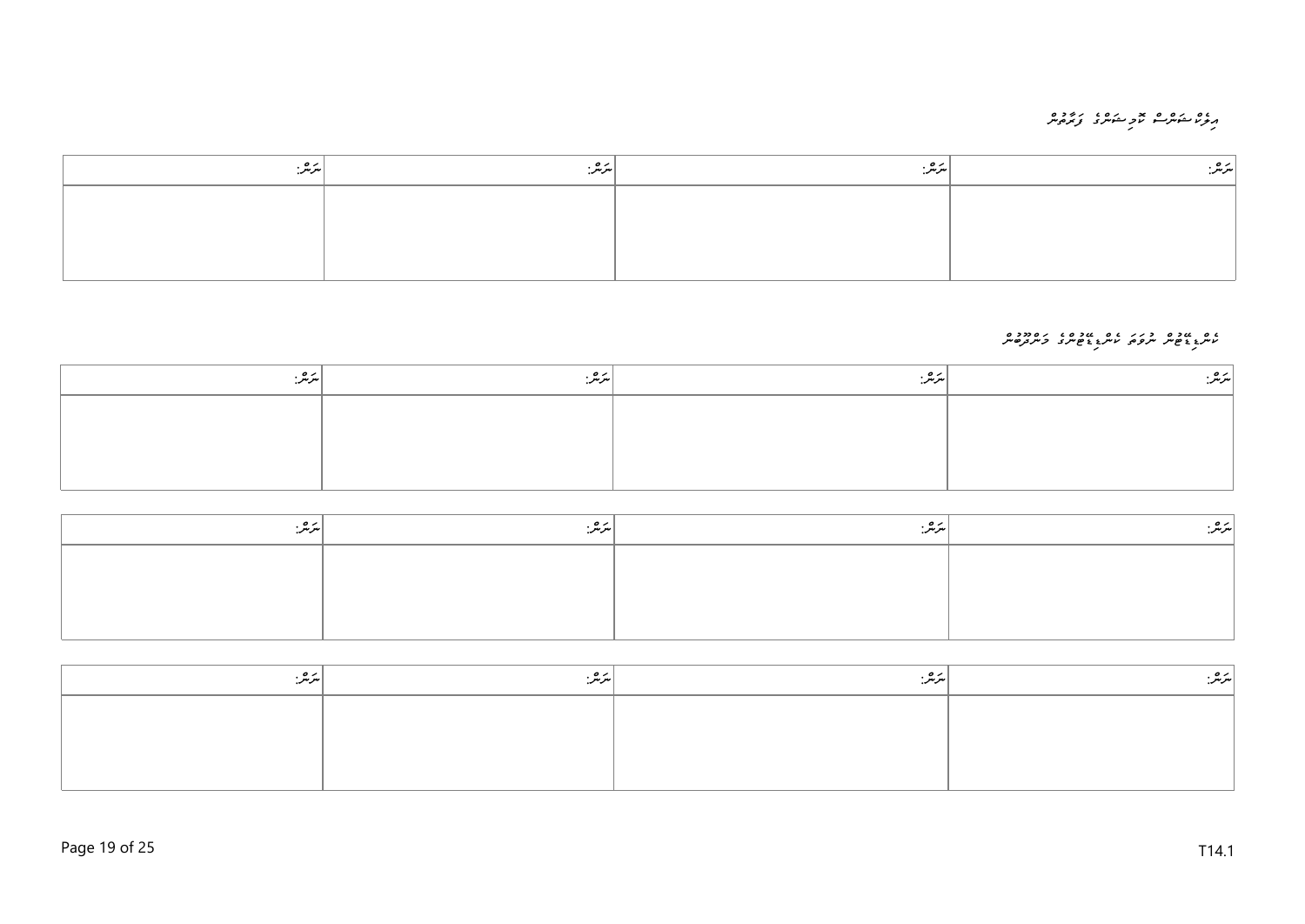| يره. | ο. | ا ير ه |  |
|------|----|--------|--|
|      |    |        |  |
|      |    |        |  |
|      |    |        |  |

| <sup>.</sup> سرسر. |  |
|--------------------|--|
|                    |  |
|                    |  |
|                    |  |

| ىئرىتر. | $\sim$ | ا بر هه. | لىرىش |
|---------|--------|----------|-------|
|         |        |          |       |
|         |        |          |       |
|         |        |          |       |

| $\overline{\phantom{a}}$<br>سرس. | ر ه<br>,,, | . . | 。<br>سرس. |
|----------------------------------|------------|-----|-----------|
|                                  |            |     |           |
|                                  |            |     |           |
|                                  |            |     |           |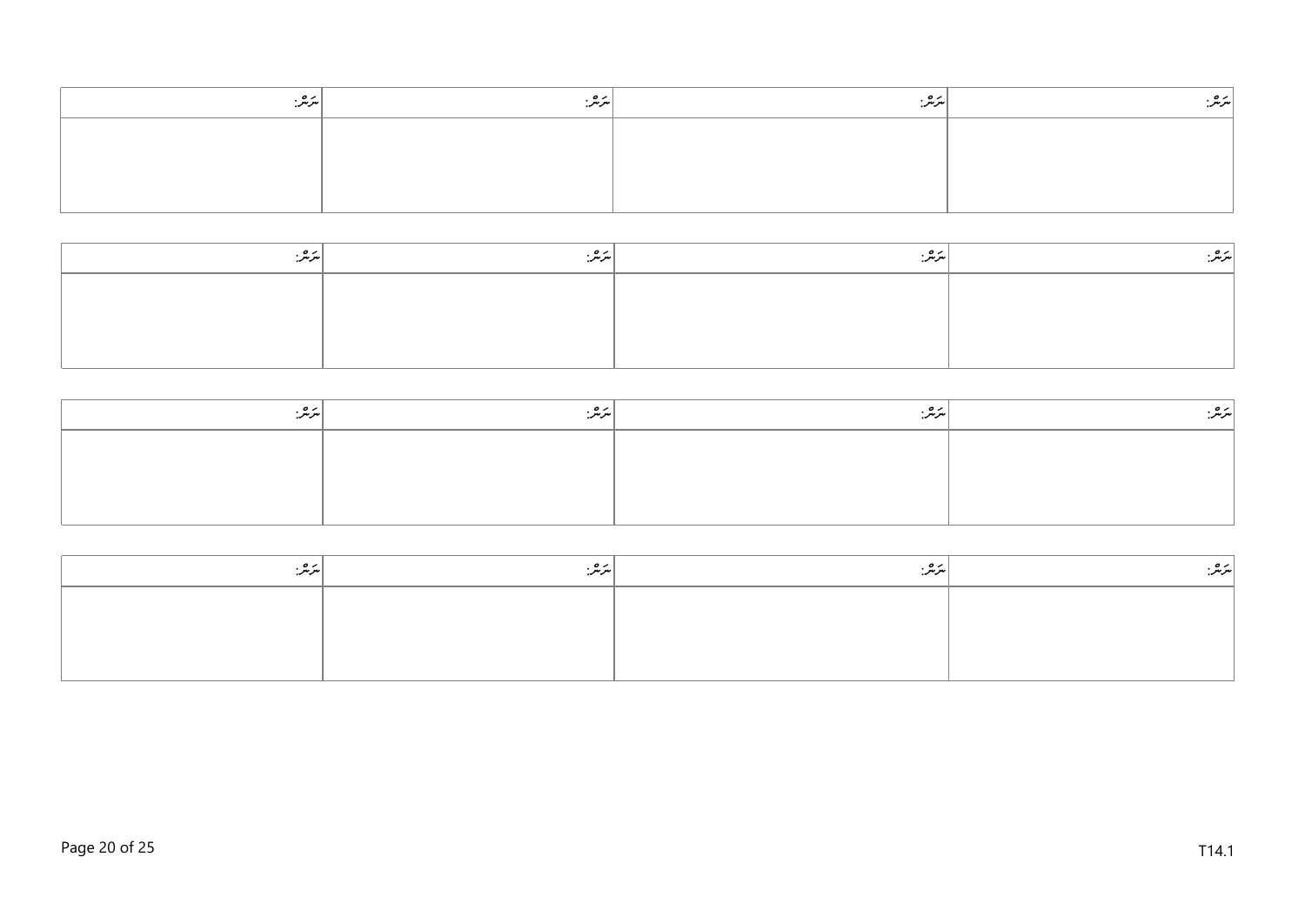| ير هو . | $\overline{\phantom{a}}$ | يرمر | اير هنه. |
|---------|--------------------------|------|----------|
|         |                          |      |          |
|         |                          |      |          |
|         |                          |      |          |

| ىر ھ | $\circ$ $\sim$<br>ا سرسر. | $\circ$ $\sim$<br>' سرسر . | o <i>~</i><br>سرسر. |
|------|---------------------------|----------------------------|---------------------|
|      |                           |                            |                     |
|      |                           |                            |                     |
|      |                           |                            |                     |

| 'تترنثر: | . .<br>يسمونس. |  |
|----------|----------------|--|
|          |                |  |
|          |                |  |
|          |                |  |

|  | . ه |
|--|-----|
|  |     |
|  |     |
|  |     |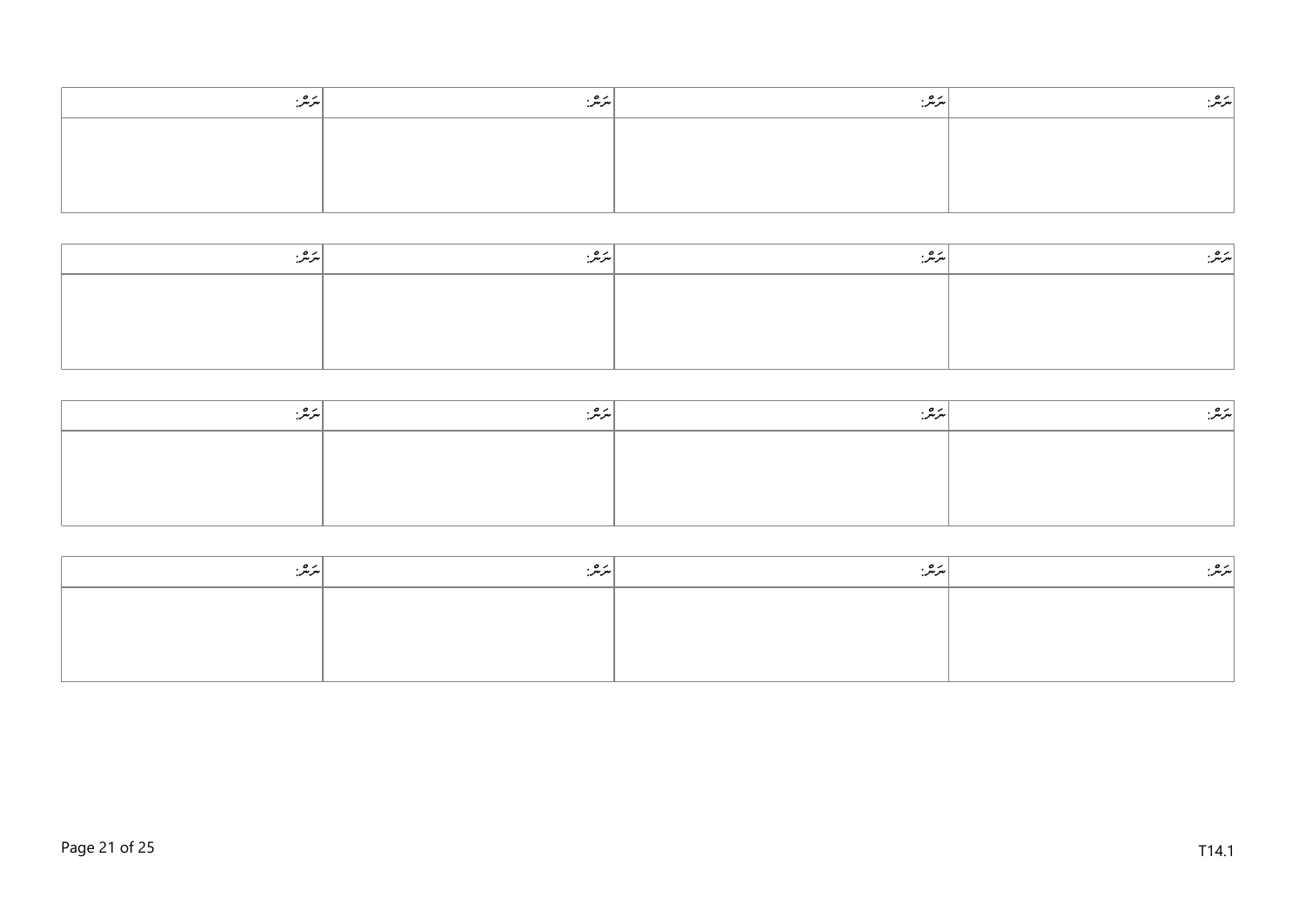| ير هو . | $\overline{\phantom{a}}$ | يرمر | اير هنه. |
|---------|--------------------------|------|----------|
|         |                          |      |          |
|         |                          |      |          |
|         |                          |      |          |

| ئىرتىر: | $\sim$<br>ا سرسر . | يئرمثر | o . |
|---------|--------------------|--------|-----|
|         |                    |        |     |
|         |                    |        |     |
|         |                    |        |     |

| 'تترنثر: | 。<br>,,,, |  |
|----------|-----------|--|
|          |           |  |
|          |           |  |
|          |           |  |

| 。 |  |  |
|---|--|--|
|   |  |  |
|   |  |  |
|   |  |  |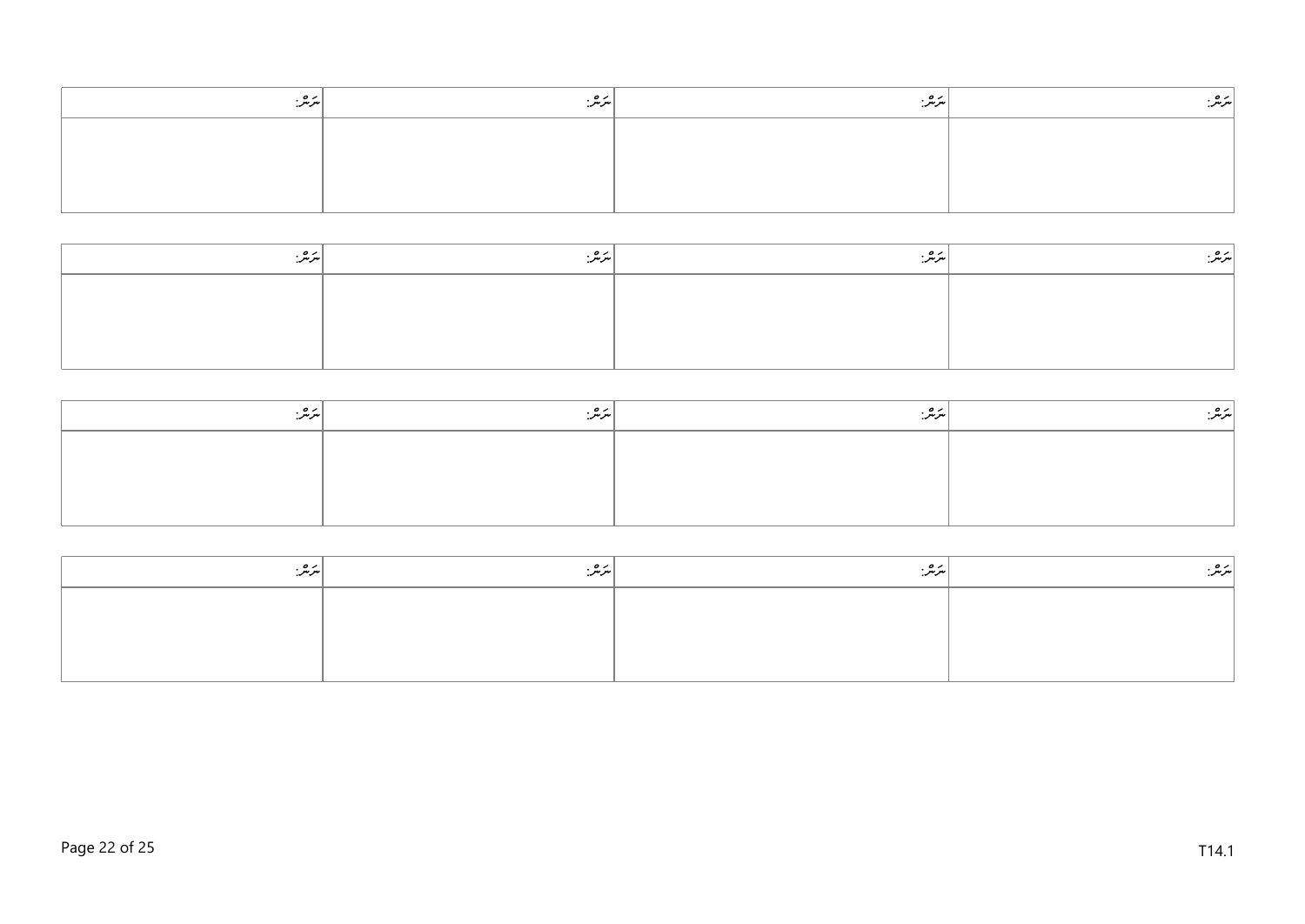| $\cdot$ | 。 | $\frac{\circ}{\cdot}$ | $\sim$<br>سرسر |
|---------|---|-----------------------|----------------|
|         |   |                       |                |
|         |   |                       |                |
|         |   |                       |                |

| يريثن | ' سرسر . |  |
|-------|----------|--|
|       |          |  |
|       |          |  |
|       |          |  |

| بر ه | . ه | $\sim$<br>سرسر |  |
|------|-----|----------------|--|
|      |     |                |  |
|      |     |                |  |
|      |     |                |  |

| 。<br>. س | ىرىىر |  |
|----------|-------|--|
|          |       |  |
|          |       |  |
|          |       |  |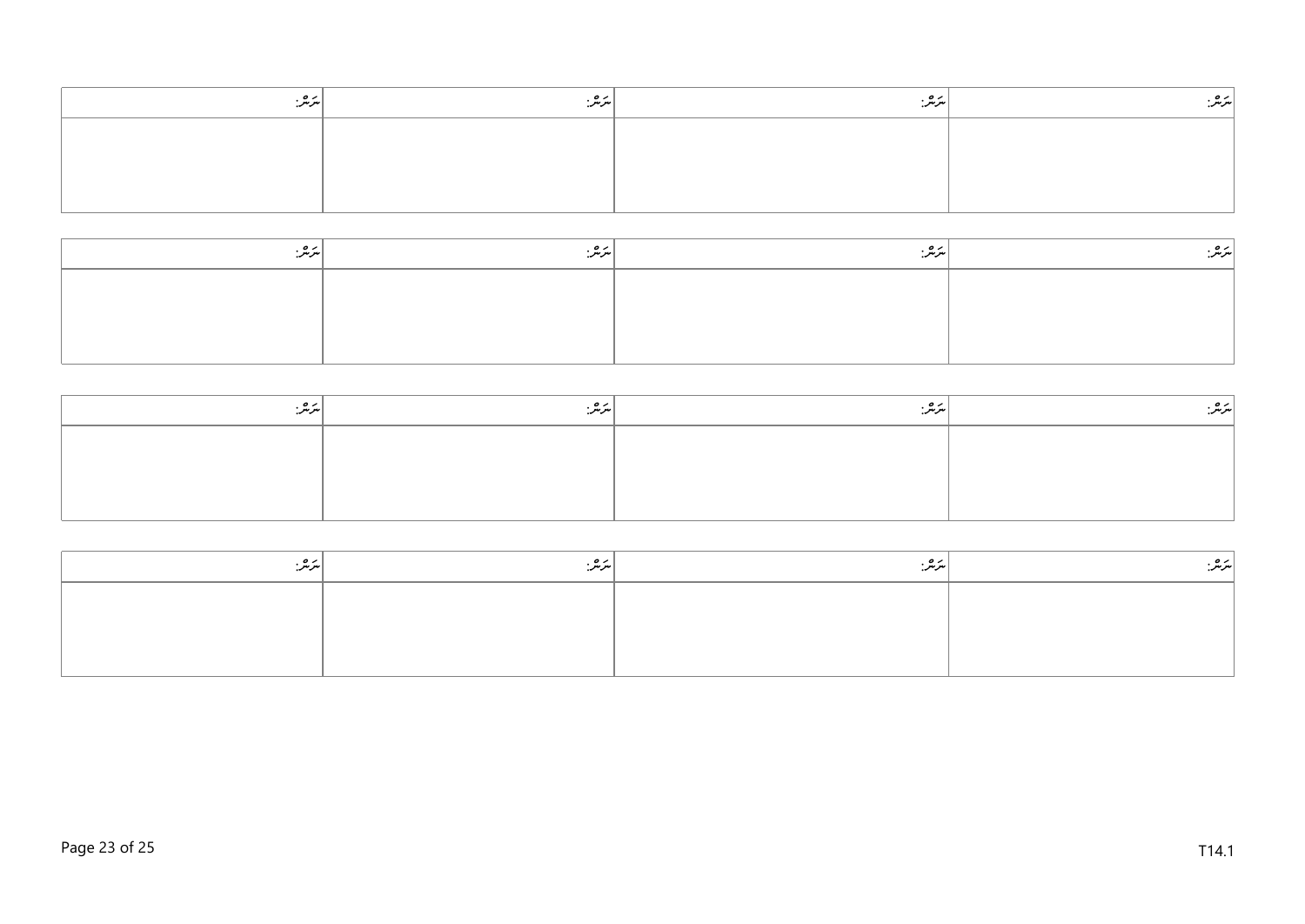| ير هو . | $\overline{\phantom{a}}$ | يرمر | اير هنه. |
|---------|--------------------------|------|----------|
|         |                          |      |          |
|         |                          |      |          |
|         |                          |      |          |

| ئىرتىر: | $\sim$<br>ا سرسر . | يئرمثر | o . |
|---------|--------------------|--------|-----|
|         |                    |        |     |
|         |                    |        |     |
|         |                    |        |     |

| انترنثر: | ر ه |  |
|----------|-----|--|
|          |     |  |
|          |     |  |
|          |     |  |

|  | . ه |
|--|-----|
|  |     |
|  |     |
|  |     |